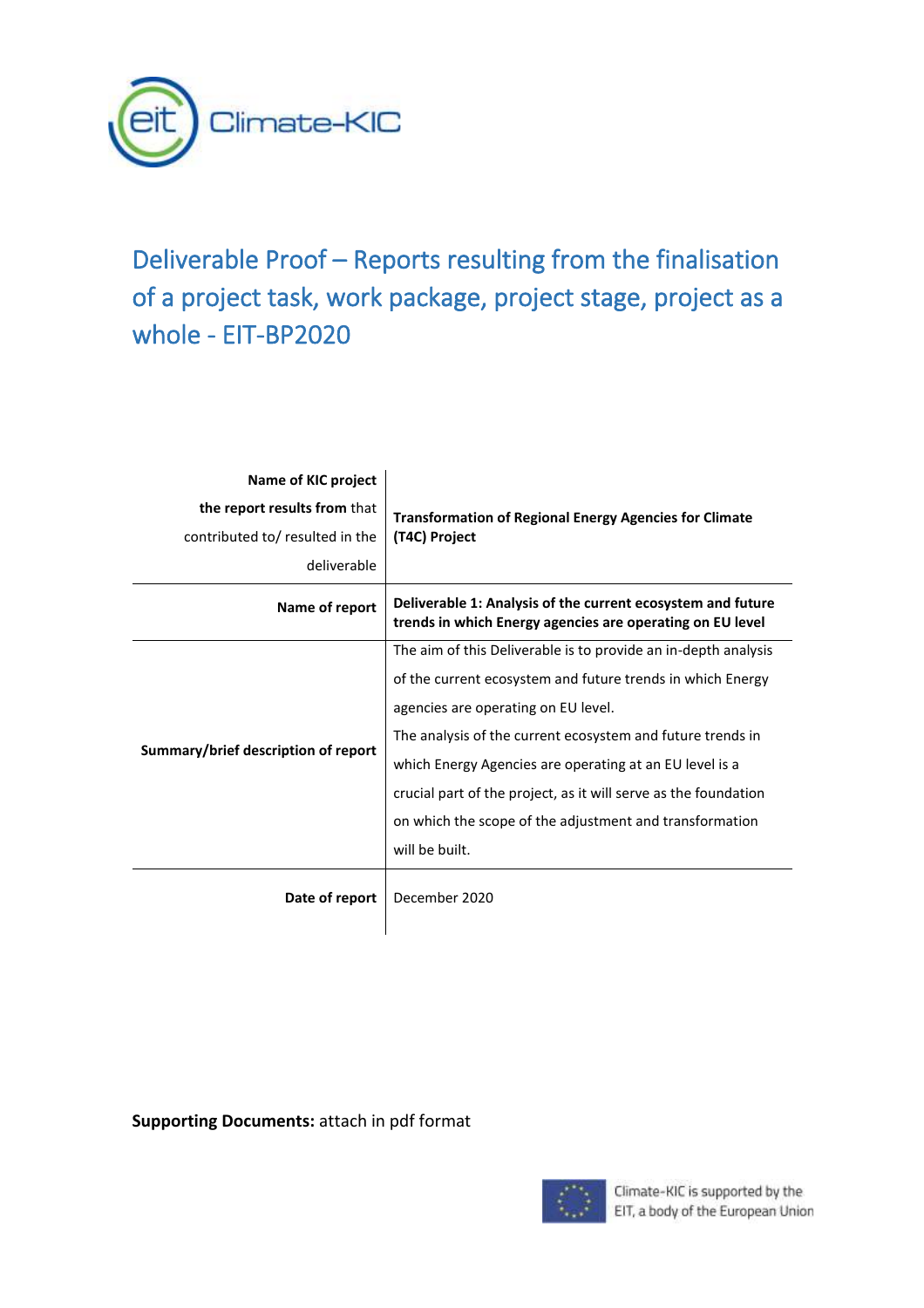



# **D1 Analysis of the current ecosystem and future trends in which Energy agencies are operating on EU level**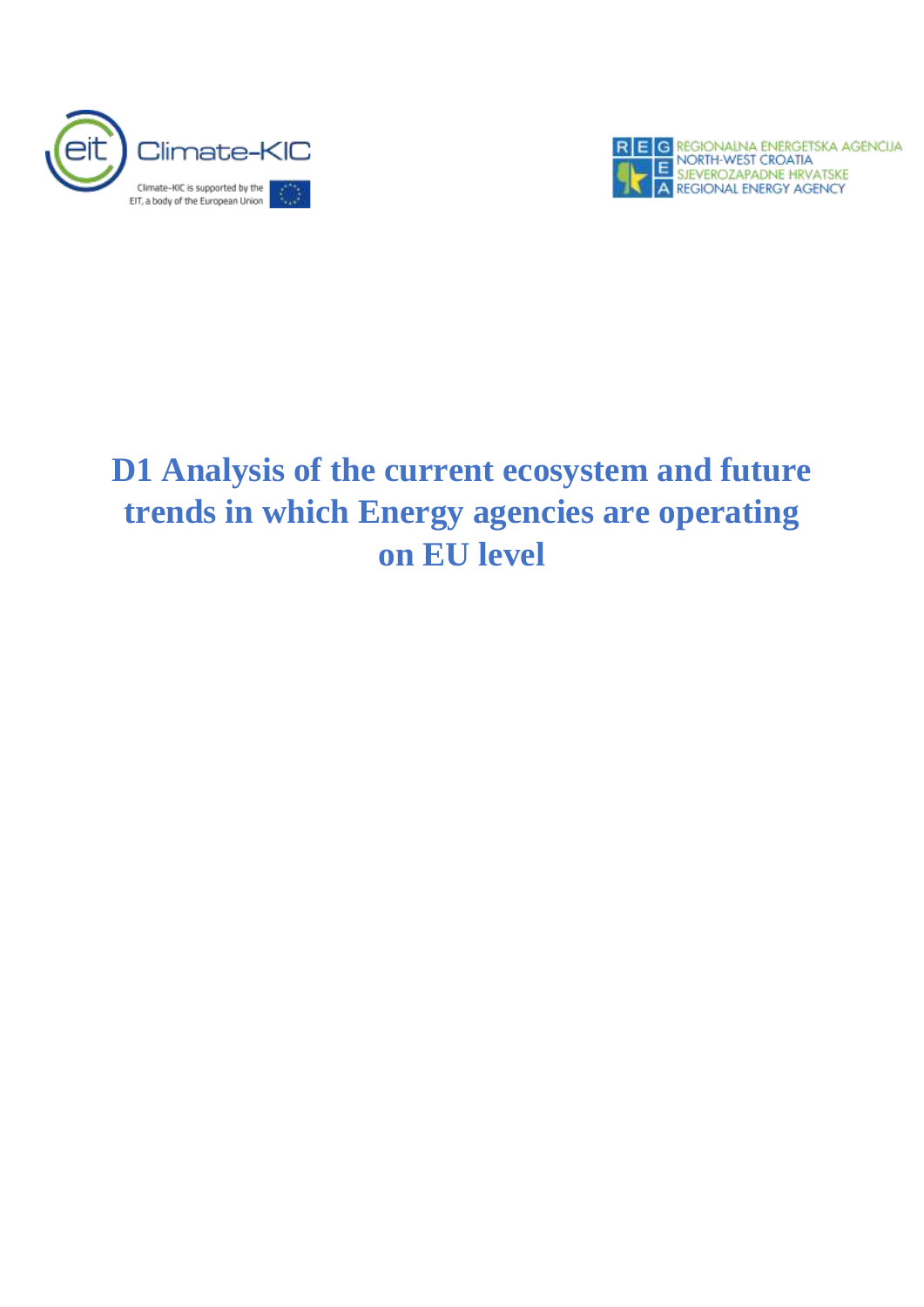

## **Table of Contents**

| 1. |      |        |  |
|----|------|--------|--|
| 2. |      |        |  |
|    | 2.1. |        |  |
|    |      | 2.1.1. |  |
|    |      | 2.1.2. |  |
|    |      | 2.1.3. |  |
|    | 2.2. |        |  |
|    |      | 2.2.1. |  |
|    |      | 2.2.2. |  |
|    | 2.3. |        |  |
|    |      | 2.3.1. |  |
|    |      | 2.3.2. |  |
|    | 2.4. |        |  |
|    |      | 2.4.1. |  |
|    |      | 2.4.2. |  |
|    |      | 2.4.3. |  |
|    | 2.5. |        |  |
|    |      | 2.5.1. |  |
|    |      | 2.5.2. |  |
|    |      | 2.5.3. |  |
|    |      | 2.5.4. |  |
|    |      | 2.5.5. |  |
|    |      | 2.5.6. |  |
|    |      | 2.5.7. |  |
|    | 2.6. |        |  |
| 3. |      |        |  |
|    | 3.1. |        |  |
|    | 3.2. |        |  |
|    | 3.3. |        |  |
|    | 3.4. |        |  |
|    | 3.5. |        |  |
|    | 3.6. |        |  |
|    | 3.7. |        |  |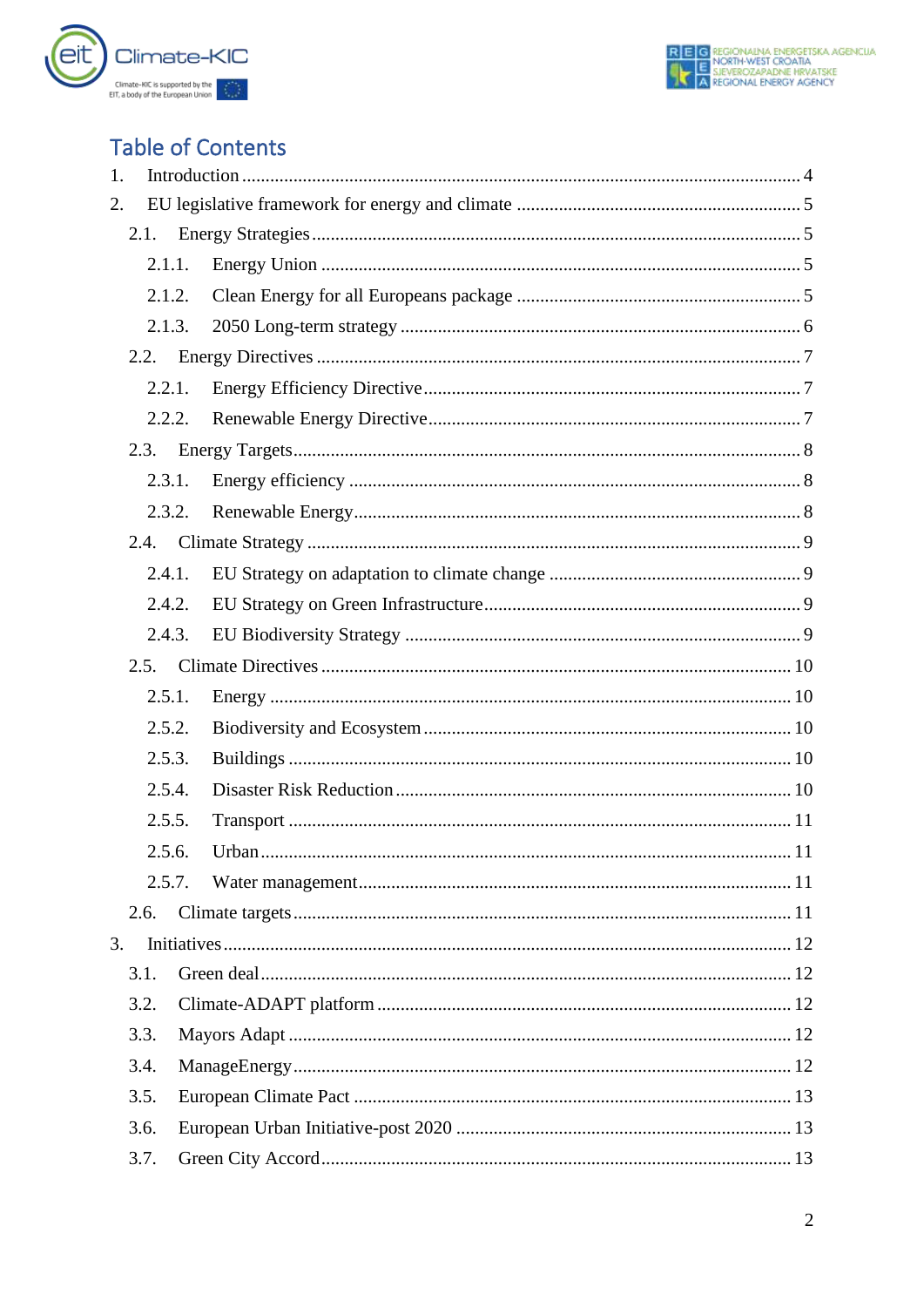

|    | 3.8.  |  |
|----|-------|--|
|    | 3.9.  |  |
|    | 3.10. |  |
|    | 3.11. |  |
|    | 3.12. |  |
|    | 3.13. |  |
|    | 3.14. |  |
|    | 3.15. |  |
| 4. |       |  |
|    | 4.1.  |  |
| 5. |       |  |
|    | 5.1.  |  |
|    | 5.2.  |  |
|    | 5.3.  |  |
|    | 5.4.  |  |
|    | 5.5.  |  |
|    | 5.6.  |  |
|    | 5.7.  |  |
|    | 5.8.  |  |
| 6. |       |  |
| 7. |       |  |
| 8. |       |  |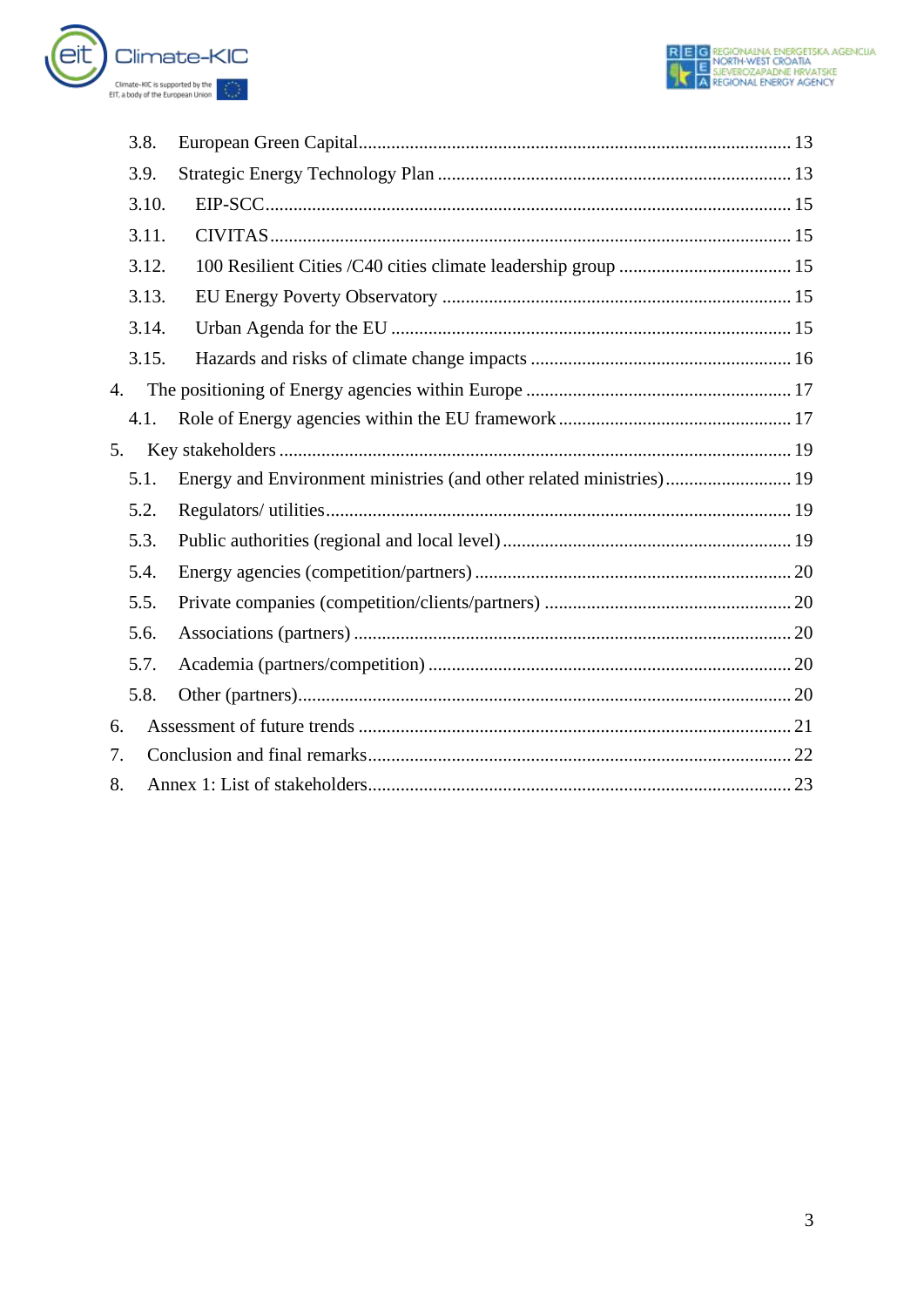

## <span id="page-4-0"></span>**1. Introduction**

With releasing the European Green Deal in September 2020 the EU proposed highly ambitions actions across all sectors that will enable the EU to move towards a climate-neutral economy. First climate action initiatives under the Green Deal were European Climate Law, European Climate Pack and 2030 Climate Target Plan. Moreover, the Commission wants to adopt a new, more ambitious EU strategy on adaptation to climate change to strengthen efforts on climateproofing, resilience building, prevention ad preparedness. This will be a challenging time for cities as they will have to adapt to new strategies and implement new, more ambitious measures. Thus, the aim of Transform4Climate is to develop a capacity-building program to empower cities trough the work of their Energy Agencies, to achieve the necessary steps in their path towards decarbonisation.

The analysis of the current ecosystem and future trends in which Energy Agencies are operating at an EU level is a crucial part of the project, as it will serve as the foundation on which the scope of the adjustment and transformation will be built. The first step of the analysis included a review of the EU legislative framework for energy and climate to indicate in which conditions the Energy Agencies are operating. Following that positioning of Energy agencies within Europe has been identified, as agencies can operate as project developers, aggregators, and facilitators for public authorities, but they can also have a crucial role in raising awareness within the general public on related issues as well as helping the private sector to enter the energy market. Furthermore, an analysis of key stakeholders related to Energy Agencies course of operation is presented in chapter 5. Chapter 6 gives an assessment of future trends followed by the conclusion and final remarks.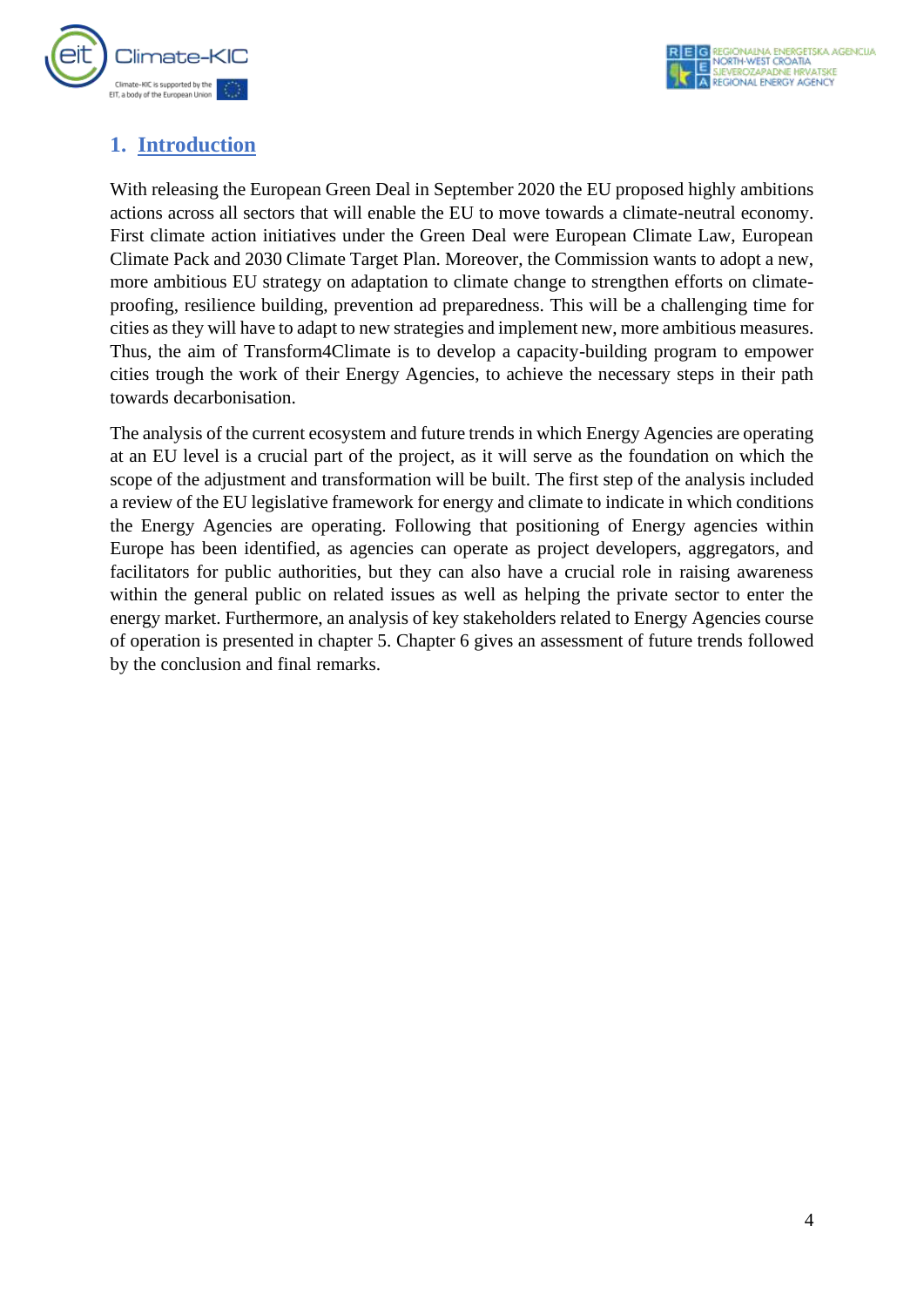

## <span id="page-5-0"></span>**2. EU legislative framework for energy and climate**

The EU has adopted integrated rules to ensure planning, monitoring and reporting of progress towards 2030 climate and energy targets. Such rules are set under the Governance Regulation which demands that the EU Member States develop integrated national energy and climate plans, based on the five dimensions of the Energy Union. To understand it better, this chapter will focus on the EU energy and climate legal framework and targets.

#### <span id="page-5-1"></span>**2.1. Energy Strategies**

To guide the EU towards a climate-neutral future, the European Commission has developed the Energy strategy, with the purpose to build an energy union in the EU and help to provide secure, affordable and clean energy for EU citizens and business, to decarbonise the EU's energy system in line with the European Green Deal objectives and to set a long-term vision for a prosperous, modern, competitive and climate neutral economy by 2050.

#### <span id="page-5-2"></span>2.1.1. Energy Union

The Energy Union Strategy, published on  $25<sup>th</sup>$  February 2015, aims to build an energy union which would give EU consumers, households and businesses, secure, sustainable, competitive and affordable energy. The Energy Union builds up on close relation of security, solidarity and trust, fully integrated internal energy market, energy efficiency, climate action and decarbonising the economy, as well as research, innovation and competitiveness.

The goals of the regulation are:

- to implement strategies and measures which ensure that the objectives of the energy union are consistent with the Paris agreement;
- to stimulate cooperation between the Member States to achieve the objectives and targets of the energy union;
- to promote long-term certainty and predictability for investors across the EU and foster jobs, growth and social cohesion;
- to reduce administrative burdens, in line with the principle of better regulation;
- to ensure consistent reporting by the EU and its Member States under the UN Framework Convention on Climate Change and the Paris agreement, replacing the existing monitoring and reporting system from 2021 onwards.

#### <span id="page-5-3"></span>2.1.2. Clean Energy for all Europeans package

The Clean Energy for all Europeans package is an energy rulebook published in 2015. It consists of eight legislative acts:

- **Energy performance in buildings** outlines specific measures for the building sector to tackle challenges.
- **Renewable energy** sets an ambitious, binding target of 32% for renewable energy sources in the EU's energy mix by 2030.
- **Energy efficiency** sets binding targets of at least 32.5% energy efficiency by 2030, relative to a 'business as usual' scenario.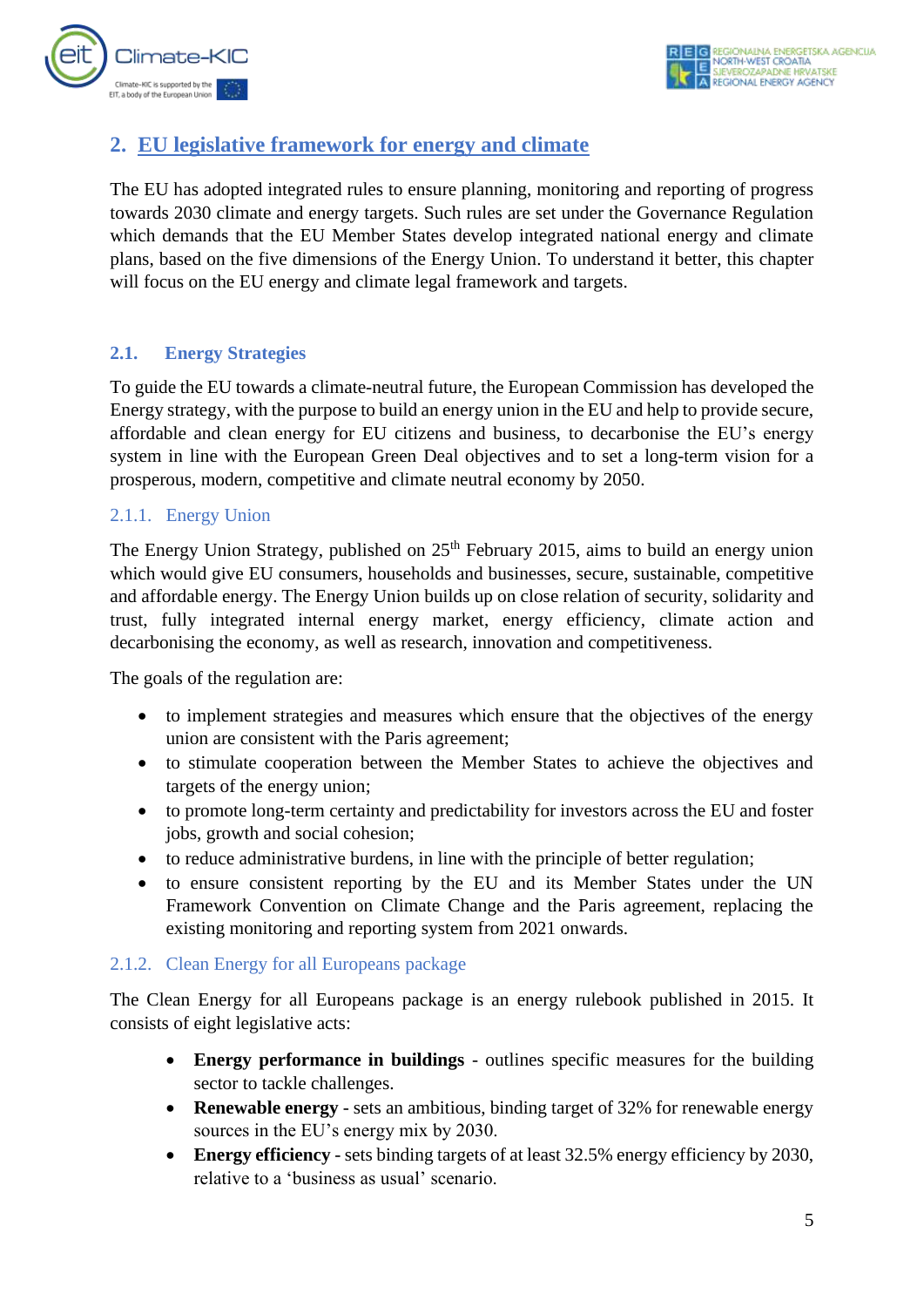

- **Governance regulation** a robust governance system for the energy union, under which each Member State is required to establish integrated 10-year national energy and climate plans (NECPs) for 2021 to 2030.
- **Electricity market design** seeks to establish a modern design for the EU electricity market, that will be able to adapt to new market demands and be more flexible, market-oriented and better in integrating a greater share of RES
- **Electricity Directive** replaced by the Directive on common rules for the internal electricity market, sets the limit for powerplants eligible to receive subsidies as capacity mechanisms. It also sets new rules to enable the active participation of consumers.
- **Risk Preparedness** wants to ensure that appropriate tools are put in place to prevent, prepare for and manage electricity crises.
- **ACER** Agency for the Cooperation of Energy Regulators helps ensure that the single European market in gas and electricity functions properly. It assists national regulatory authorities in performing their regulatory function at the European level and, if needed, coordinates their work.

The Council and the European Parliament set a political agreement that EU countries have 1-2 years to transpose the new directives into national law.

### <span id="page-6-0"></span>2.1.3. 2050 Long-term strategy

To achieve the needed economic transformation and broader goals of sustainable development which will move the EU towards the long-term goal set by the Paris Agreement, stable longterm strategies are crucial. Both, the national (Member States) long-term strategies and the EU long-term strategy have to cover following, with a perspective of at least 30 years:

- total greenhouse gas emission reductions and enhancements of removals by sinks;
- emission reductions and enhancements of removals in individual sectors, including electricity, industry, transport, the heating and cooling and buildings sector, agriculture, waste and land use, land-use change and forestry;
- expected progress on the transition to a low greenhouse gas emission economy, including greenhouse gas intensity,  $CO<sub>2</sub>$  intensity of gross domestic product, related estimates of long-term investment, and strategies for related research, development and innovation;
- to the extent feasible, expected socio-economic effect of the decarbonisation measures, including aspects related to macro-economic and social development, health risks and benefits and environmental protection;
- links to other national long-term objectives, planning and other policies and measures, and investment.

Member States had to submit their first national long-term strategies to the Commission by  $1<sup>st</sup>$ of January 2020. The next strategies are due by 1 January 2029 and every 10 years thereafter while the strategies should be updated every five years where necessary. Also, the Commission put forward its long-term vision for a climate-neutral EU by 2050 in November 2018 and presented it to the United Nations Framework Convention on Climate Change (UNFCCC) in March 2020.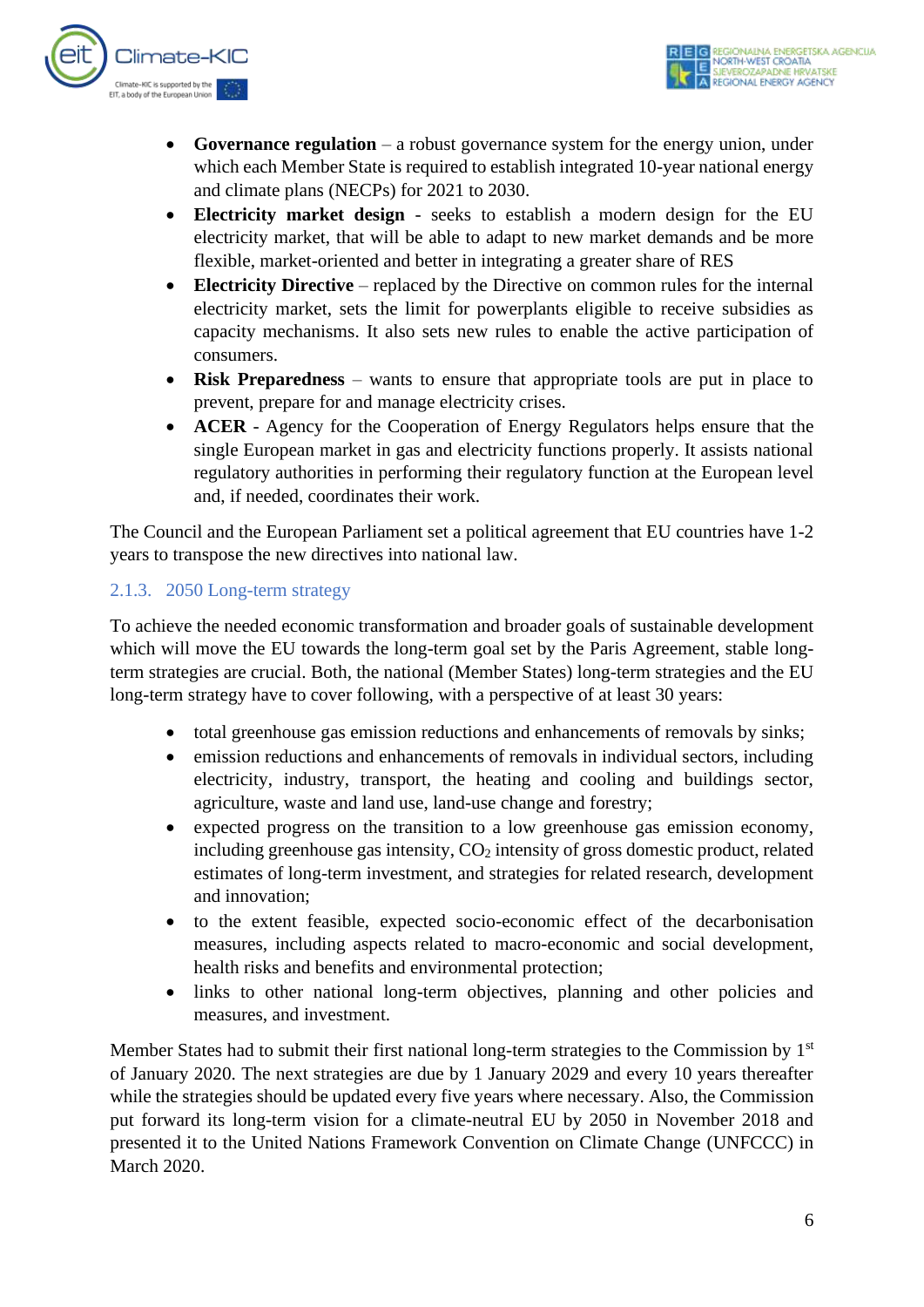

#### <span id="page-7-0"></span>**2.2. Energy Directives**

The two energy Directives, The Energy Efficiency Directive and Renewable Energy Directive were established to guide the EU towards a carbon-neutral future by reducing the energy demand and producing energy by using renewable energy sources.

#### <span id="page-7-1"></span>2.2.1. Energy Efficiency Directive

The Energy Efficiency Directive originally established a set of binding measures to help the EU reach its 20% energy efficiency target by 2020. Under the directive, all EU countries were required to use energy more efficiently at all stages of the energy chain, including energy generation, transmission, distribution and end-use consumption.

In 2018, as part of the 'Clean Energy for all Europeans package', the new amending Directive on Energy Efficiency was agreed upon to update the policy framework to 2030 and beyond. With the amended directive, the energy efficiency target for 2030 was put at, at least 32.5%. EU countries will have to achieve 0.8% energy savings of final energy consumption each year until 2030, except Cyprus and Malta which will have to achieve 0.24% each year. Other elements in the amended directive include:

- stronger rules on metering and billing of thermal energy by giving consumers rights to receive more frequent and more useful information on their energy consumption, also enabling them to better understand and control their heating bills;
- requiring the Member States to have in place transparent, publicly available national rules on the allocation of the cost of heating, cooling and hot water consumption in multi-apartment and multi-purpose buildings with collective systems for such services;
- monitoring efficiency levels in new energy generation capacities;
- updated primary energy factor (PEF) for electricity generation of 2.1 (down from the current 2.5);
- a general review of the Energy Efficiency Directive.

#### <span id="page-7-2"></span>2.2.2. Renewable Energy Directive

As Europe needed to increase the use of energy from renewable sources, the original Renewable Energy Directive establishes an overall policy for the production and promotion of energy from renewable sources in the EU and it set goals until 2020.

The Clean Energy for all Europeans package did not only bring the recast of the Energy Efficiency Directive but also of the Renewable Energy Directive, which aimed to help the EU meet its emissions reduction commitments under the Paris Agreement.

The recast directive moves the legal framework to 2030 and sets a new binding renewable energy target for the EU for 2030 of at least 32%, with a clause for a possible upwards revision by 2023, and incorporates measures for the different sectors to make it happen. This includes new provisions for enabling self-consumption of renewable energy, an increased 14 % target for the share of renewable fuels in transport and stricter criteria for ensuring bioenergy sustainability. Most of the elements in the new directive need to be transposed into national law by the Member States by 30 June 2021, when the original renewables directive will be repealed.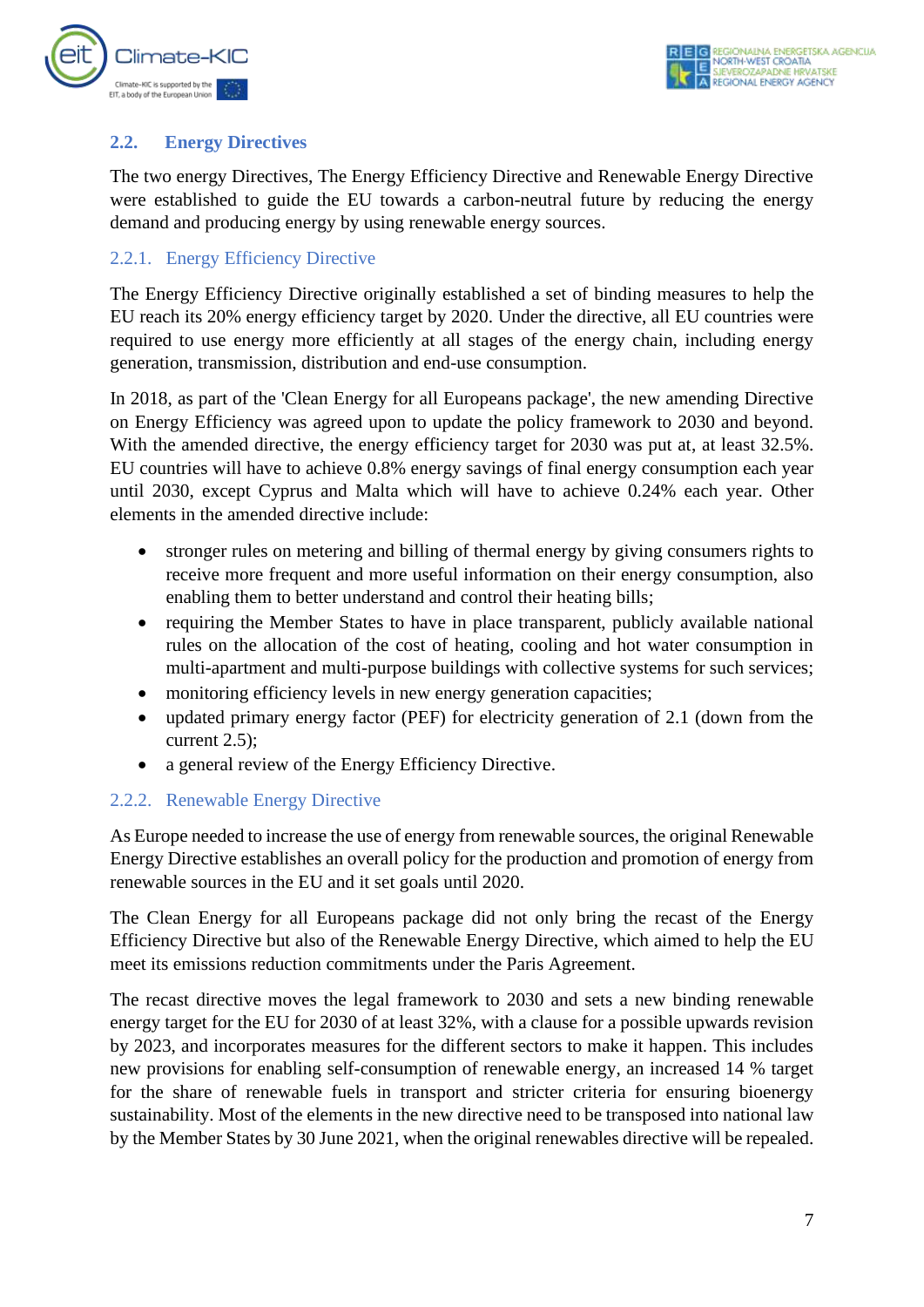

#### <span id="page-8-0"></span>**2.3. Energy Targets**

Energy targets are set by the two aforementioned directives. At a meeting on 23-24 October 2014, the European Council agreed on the 2030 climate and energy framework for the EU. It also adopted conclusions, and in particular endorsed four important targets:

- a binding EU target of at least 40% less greenhouse gas emissions by 2030, compared to 1990;
- a target, binding at EU level, of at least 27% renewable energy consumption in 2030, ;
- an indicative target at EU level of at least 27% improvement in energy efficiency in 2030;
- support the completion of the internal energy market by achieving the existing electricity interconnection target of 10% as a matter of urgency no later than 2020, in particular for the Baltic states and the Iberian Peninsula, and the objective of arriving at a 15% target by 2030.

With the 2030 climate and energy framework, the Commission proposed new targets and measures:

- At least 40% cuts in greenhouse gas emissions (from 1990 levels)
- At least 32% share for renewable energy
- At least 32.5% improvement in energy efficiency

With the establishment of the European Green Deal, the Commission proposed to raise the 2030 greenhouse gas emission reduction target to at least 55%. It plans to come forward with the proposals by June 2021.

#### <span id="page-8-1"></span>2.3.1. Energy efficiency

The efficiency target for 2030 of at least 32.5%. The target, to be achieved collectively across the EU, is set relative to the 2007 modelling projections for 2030. This means that EU energy consumption should be no more than 1273 Mtoe (million tonnes of equivalent) of primary energy and/or no more than 956 Mtoe of final energy.

#### <span id="page-8-2"></span>2.3.2. Renewable Energy

The EU's target is to reach 20% of its energy from renewable sources by 2020 and at least 32% by 2030 with possible upwards revision by 2023. Moreover, the target set at least a 14% share of renewable fuels in transport and stricter criteria for ensuring bioenergy sustainability.

According to data from Eurostat, for the renewable energy in the EU in 2018, among the 28 EU Member States, 12 Member States have reached a share equal to or above their national 2020 binding targets: Bulgaria, Czechia, Denmark, Estonia, Greece, Croatia, Italy, Latvia, Lithuania, Cyprus, Finland and Sweden. Four Member States are close to meet their targets (i.e. less than 1 percentage point (pp) away), nine are between 1 and 4 pp away, while three are 4 or more pp away from their targets.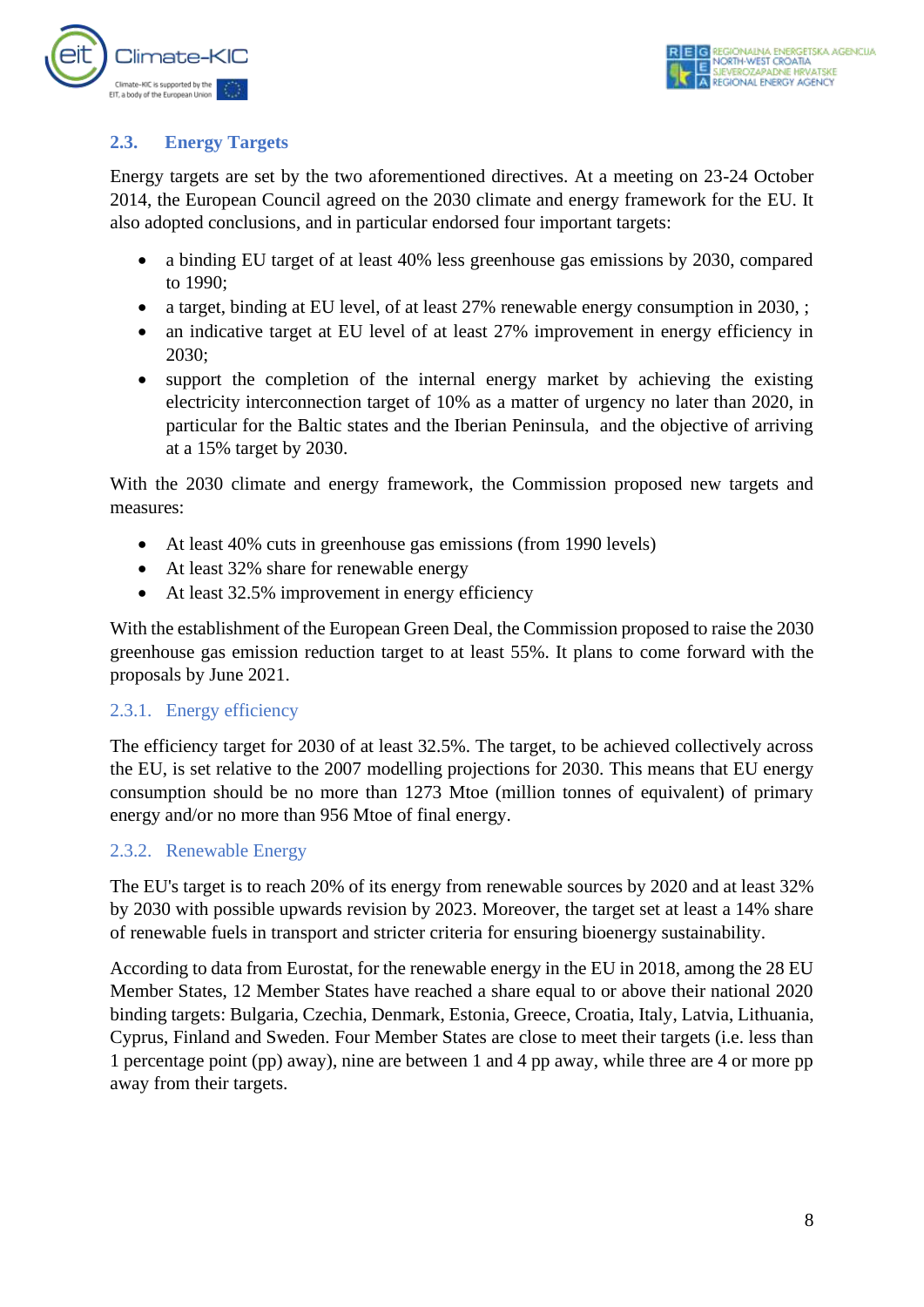

#### <span id="page-9-0"></span>**2.4. Climate Strategy**

The EU is fighting climate change through ambitious policies. Achieving the GHG emission reduction target for 2020 is on track, whilst new plans have been designed which will cut emissions progressively up to 2050. Moreover, with these new policies increasing importance is given not only to climate change mitigation but also adaptation.

#### <span id="page-9-1"></span>2.4.1. EU Strategy on adaptation to climate change

The EU Strategy on Adaptation to Climate Change was adopted by the European Commission in 2013 to make the EU more climate resilient. It aims to enhance the preparedness and capacity of all governance levels to respond to the impacts of climate change. It focuses on three key objectives:

- **Promoting action by Member States:** The Commission encourages all Member States to adopt comprehensive adaptation strategies and provides funding to help them build up their adaptation capacities and take action. It also supports adaptation in cities through the Covenant of Mayors for Climate and Energy initiative.
- **'Climate-proofing' action at EU level** by further promoting adaptation in key vulnerable sectors such as agriculture, fisheries and cohesion policy, ensuring that Europe's infrastructure is made more resilient, and promoting the use of insurance against natural and man-made disasters.
- **Better informed decision-making** by addressing gaps in knowledge about adaptation and further developing the European climate adaptation platform (Climate-ADAPT).

#### <span id="page-9-2"></span>2.4.2. EU Strategy on Green Infrastructure

On 6 May 2013, the Commission adopted an EU-wide strategy promoting investments in green infrastructure, to restore the health of ecosystems, ensure that natural areas remain connected together, and allow species to thrive across their entire natural habitat so that nature keeps on delivering its many benefits . The strategy promotes the deployment of green infrastructure across Europe as well as the development of a Trans-European Network for Green Infrastructure in Europe, a so-called TEN-G, equivalent to the existing networks for transport, energy and ICT. This can also help enhance the health and wellbeing of EU citizens, provide jobs, and boost the EU economy.

#### <span id="page-9-3"></span>2.4.3. EU Biodiversity Strategy

The European Commission has adopted the new EU Biodiversity Strategy for 2030 and an associated Action Plan - a comprehensive, ambitious, long-term plan for protecting nature and reversing the degradation of ecosystems. It aims to put Europe's biodiversity on a path to recovery by 2030 with benefits for people, the climate, and the planet.

The Strategy contains specific commitments and actions to be delivered by 2030, including:

• Establishing a larger EU-wide network of protected areas on land and at sea, building upon existing Natura 2000 areas, with strict protection for areas of very high biodiversity and climate value.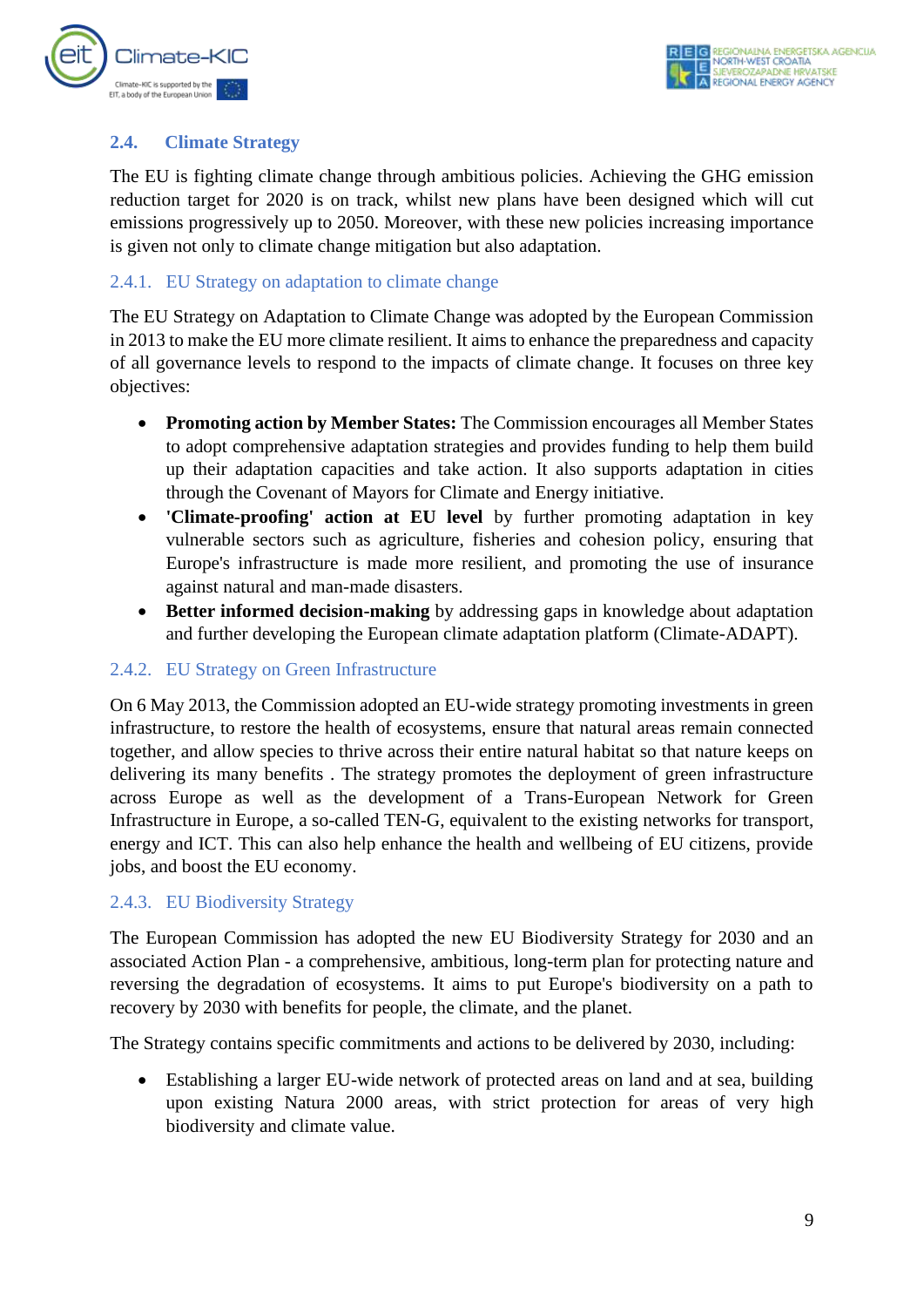

- An EU Nature Restoration Plan a series of concrete commitments and actions to restore degraded ecosystems across the EU by 2030, and manage them sustainably, addressing the key drivers of biodiversity loss.
- A set of measures to enable the necessary transformative change: setting in motion a new, strengthened governance framework to ensure better implementation and tracking of progress, improving knowledge, financing and investments and better-respecting nature in public and business decision-making.
- Measures to tackle the global biodiversity challenge, demonstrating that the EU is ready to lead by example towards the successful adoption of an ambitious global biodiversity framework under the Convention on Biological Diversity.

#### <span id="page-10-0"></span>**2.5. Climate Directives**

The EU is aware that fighting climate change and achieving the transition to a climate-neutral society will require significant investments, research and innovation, new ways of producing and consuming, and changes in the way that people work, use transport and live together. Thus, it is addressing this in several directives. In the following section the most relevant directives by sectors are summarised.

#### <span id="page-10-1"></span>2.5.1. Energy

Energy is covered within the aforementioned Energy Efficiency and Renewable Energy directives discussed in more detail under headings 2.2.1. and 2.2.2.

#### <span id="page-10-2"></span>2.5.2. Biodiversity and Ecosystem

The legal basis for the EU nature protection network is comprised of EU nature legislation, most notably the Birds Directive and the Habitats Directive which represent the backbone of biodiversity policy. The Habitats Directive, adopted in 1992, protects over 1000 animals and plant species and over 200 types of habitat, with which it also covers the ecosystem. It established the EU-wide Natura 2000 network of protected areas.

#### <span id="page-10-3"></span>2.5.3. Buildings

To boost the energy performance of buildings, the EU has established a legislative framework that includes the Energy Performance of Buildings Directive and the Energy Efficiency Directive. Together, the directives promote policies that will help achieve a highly energyefficient and decarbonised building stock by 2050, create a stable environment for investment decisions and enable consumers and businesses to make more informed choices to save energy and money.

#### <span id="page-10-4"></span>2.5.4. Disaster Risk Reduction

Disaster Risk Management helps populations to better cope with disasters caused by climate change. Because of that disaster risks are included in key EU policy areas, including health, environment, climate change adaptation, development, cohesion, agriculture, transport, energy, research and innovation. To ensure the quality of Disaster Risk Management in the Member States, the European Commission issued Recommendations for National Risk Assessment for Disaster Risk Management in the EU.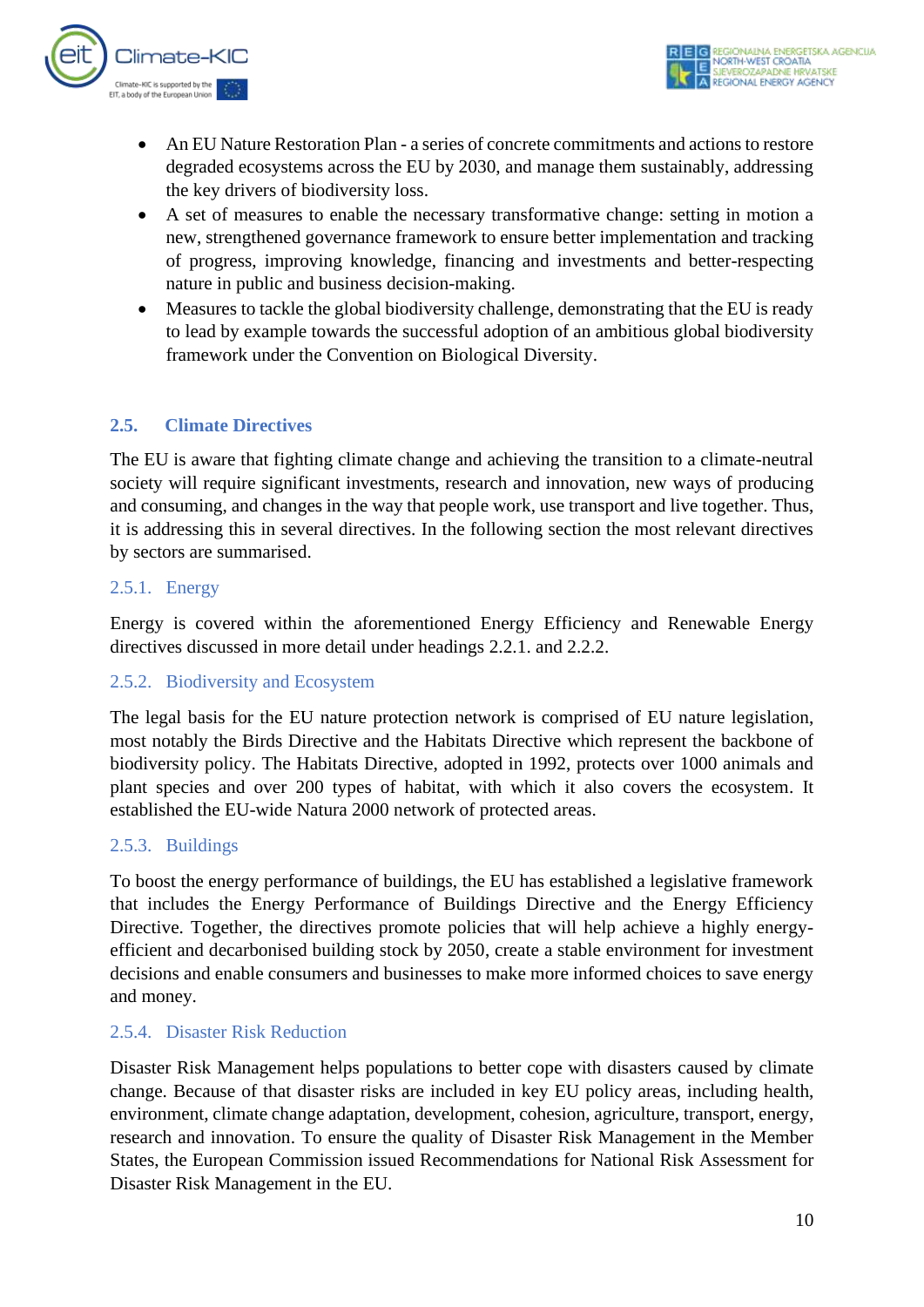

#### <span id="page-11-0"></span>2.5.5. Transport

European Union transport policy aims to ensure the smooth, efficient, safe, and free movement of people and goods throughout the EU utilizing integrated networks using all modes of transport (road, rail, water and air). In regard to climate change, the most relevant document is the European Strategy for low-emission mobility. It identifies three priority areas for action: increasing the efficiency of the transport system, speeding up the deployment of low-emission alternative energy for transport, and moving towards zero-emission vehicles.

#### <span id="page-11-1"></span>2.5.6. Urban

For the urban environment, several directives could be considered from the view of climate change. Environmental Impact Assessment Directive applies to a wide range of public and private urban-development projects. Water Framework Directive - integrated river basin management for Europe Directive is a response to demands by citizens and environmental organisations for cleaner rivers and lakes, groundwater, and coastal beaches. Floods Directive obliges EU countries to assess and reduce flood risks. Finally, the Urban Waste Water Directive seeks to protect the environment from the adverse effects of urban and industrial wastewater discharge.

#### <span id="page-11-2"></span>2.5.7. Water management

The EU Water Framework Directive, adopted in 2000, aims to protect water, based on natural geographical formations: river basins. It sets out a precise timetable, with 2015 as the deadline for getting all European waters into good condition. The Directive provides scope to adapt to climate change through the cyclical river basin planning process.

#### <span id="page-11-3"></span>**2.6. Climate targets**

With the commitment made in the Communication on the European Green Deal and the 2030 Climate Target Plan, the Commission proposes to raise the EU's ambition on reducing greenhouse gas emissions to at least 55% below 1990 levels by 2030. The new goal is set to make sure that the EU's goal to be climate-neutral by 2050 will be achieved.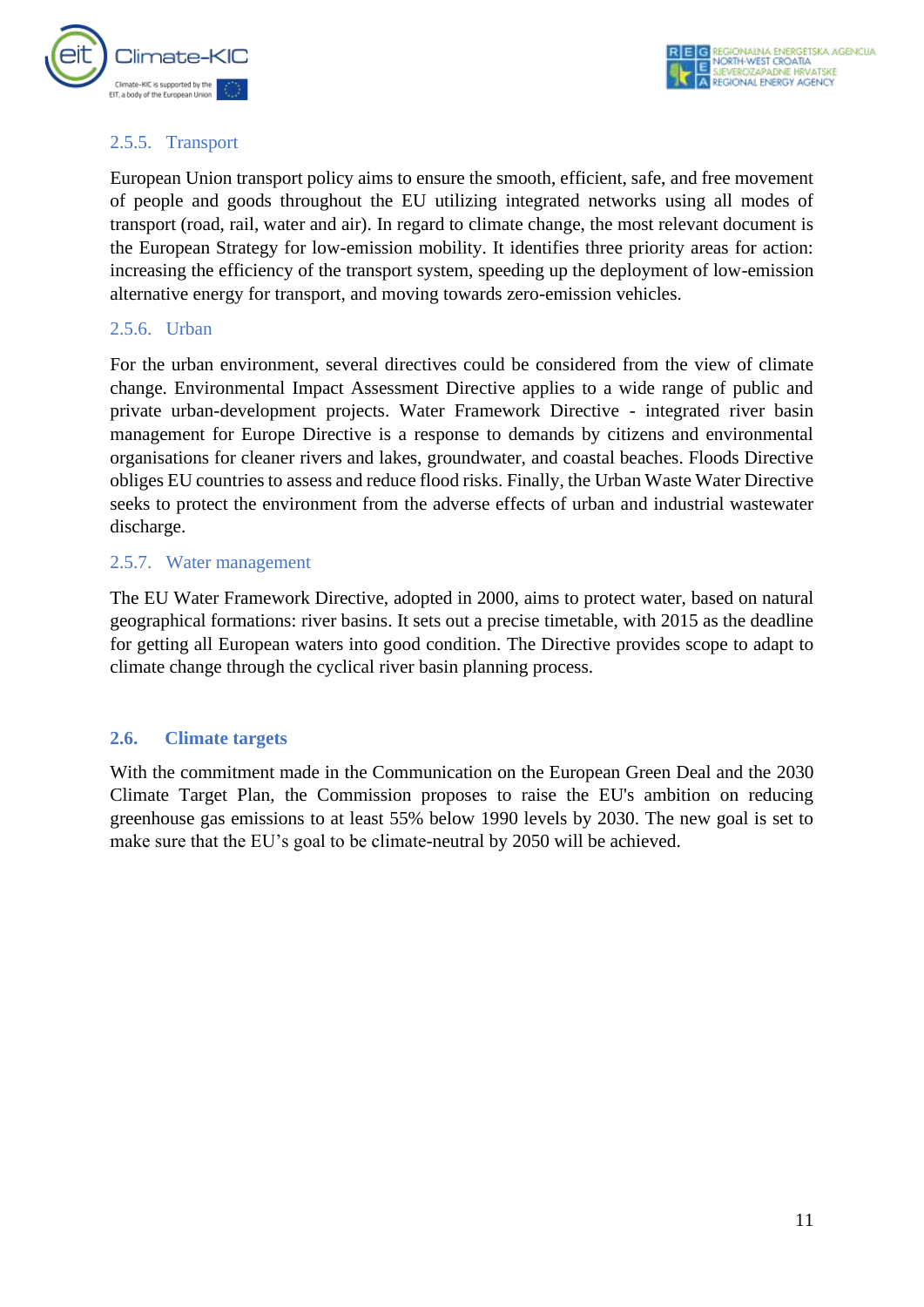

## <span id="page-12-0"></span>**3. Initiatives**

To accomplish the ambitious goals and to help the Member States in their efforts, a vast number of initiatives have been established throughout the European Union. Some of the initiatives were established by the European Commission, while others are a result of the cooperation of cities or the result of the cooperation with the European Commission. Following is the summery of the most important initiatives in the aspect of climate change.

#### <span id="page-12-1"></span>**3.1. Green deal**

The European Green Deal is the EU's plan to make the EU's economy sustainable. It provides an action plan to boost the efficient use of resources by moving to a clean, circular economy, restoring biodiversity and cutting pollution. The plan outlines the investments needed and financing tools available. It explains how to ensure a just and inclusive transition.

#### <span id="page-12-2"></span>**3.2. Climate-ADAPT platform**

The European Climate Adaptation Platform (Climate-ADAPT) is a partnership between the European Commission and the European Environment Agency (EEA). Climate-ADAPT is maintained by the EEA with the support of the European Topic Centre on Climate Change Impacts, Vulnerability and Adaptation (ETC/CCA). Climate-ADAPT aims to support Europe in adapting to climate change helping users to access and share data and information on various climate-related topics.

#### <span id="page-12-3"></span>**3.3. Mayors Adapt**

Mayors Adapt is an initiative of the European Commission's Directorate General Climate Action. It is launched in the context of the EU Adaptation Strategy and is implemented within the Covenant of Mayors, the flagship European initiative for cities to reduce their greenhouse gas emissions. Mayors Adapt is supported by the European Environment Agency (EEA). The main outputs from the project are planned to be included in the Climate-ADAPT platform. Mayors Adapt provides a framework for local authorities to act on the second of these elements.

#### <span id="page-12-4"></span>**3.4. ManageEnergy**

ManagEnergy is a European Commission initiative dedicated to local and regional Energy agencies. It helps them to increase sustainable energy investments in regions and cities across Europe. It provides information, know-how, visibility, and networking opportunities to support the agencies in contributing to Europe's climate and energy goals.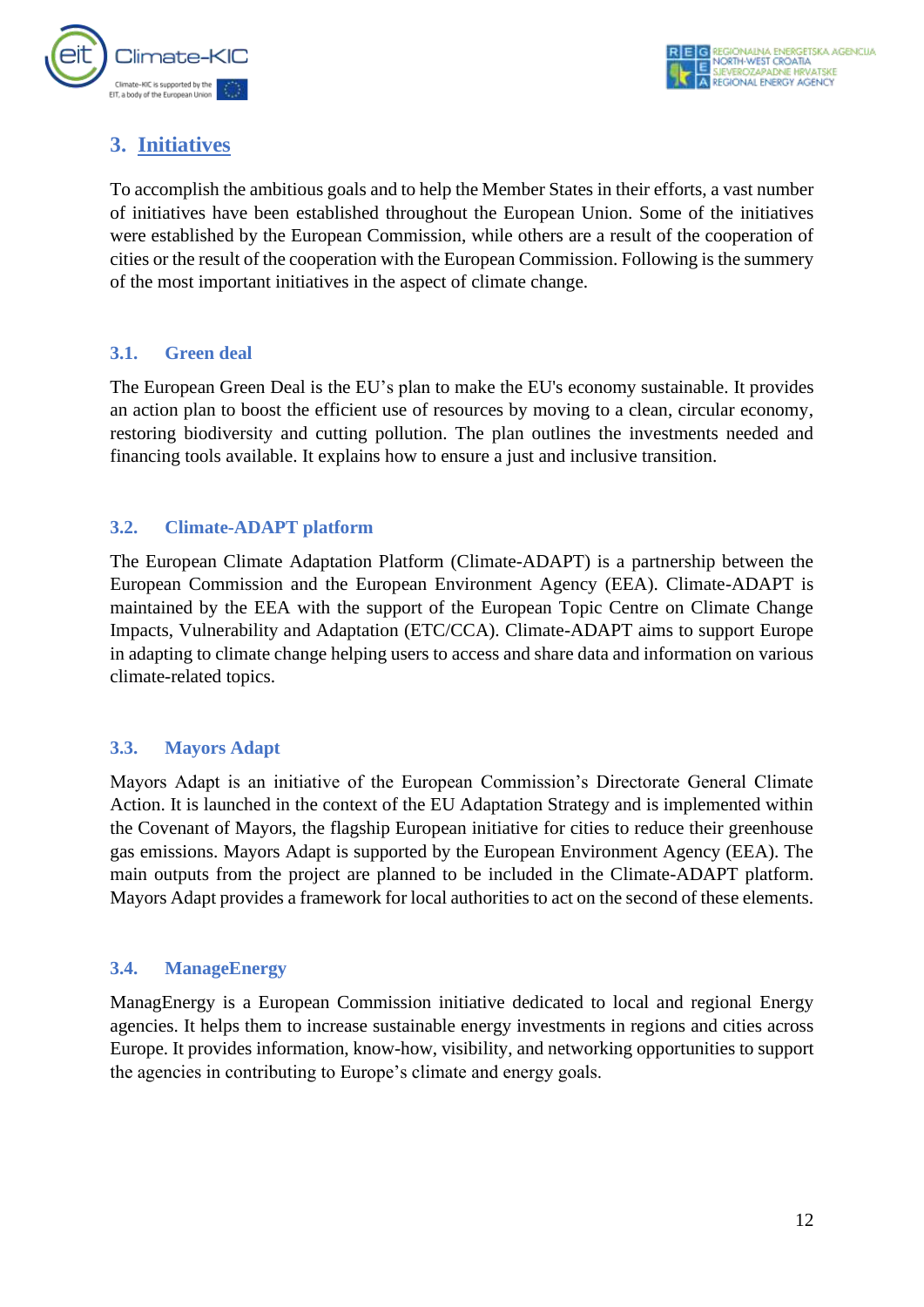

#### <span id="page-13-0"></span>**3.5. European Climate Pact**

The European Climate Pact aims to engage citizens and communities in action for climate and environment. It aims to inform, inspire, and foster cooperation between people and organisations ranging from national, regional and local authorities to businesses, unions, civil society organisations, educational institutions, research and innovation organisations, consumer groups and individuals. The Pact is an EU-wide initiative that invites people, communities and organisations to:

- connect and share knowledge;
- learn about climate change;
- develop, implement and scale up solutions.

Anyone can be part of the European Climate Pact. Some of the ways to take part are to:

- become a Climate Pact Ambassador:
- take climate-friendly action and make a pledge:
- register a satellite event.

#### <span id="page-13-1"></span>**3.6. European Urban Initiative-post 2020**

The European Urban Initiative aims to strengthen integrated and participatory approaches to sustainable urban development and provide a stronger link to relevant EU policies, and in particular, cohesion policy investments. It will do so by facilitating and supporting cooperation and capacity building of urban actors, innovative actions, knowledge, policy development and communication in the area of sustainable urban development.

#### <span id="page-13-2"></span>**3.7. Green City Accord**

The Green City Accord is a movement of European mayors committed to making cities cleaner and healthier. It aims to improve the quality of life of all Europeans and accelerate the implementation of relevant EU environmental laws. By signing the Accord, cities commit to addressing five areas of environmental management: air, water, nature and biodiversity, circular economy and waste, and noise.

#### <span id="page-13-3"></span>**3.8. European Green Capital**

The European Green Capital Award has been conceived as an initiative to promote and reward efforts to face environmental challenges. The aim is to give recognition to the important role that local authorities play in improving the environment, and their high level of commitment to genuine progress.

#### <span id="page-13-4"></span>**3.9. Strategic Energy Technology Plan**

The European Strategic Energy Technology Plan (SET Plan) is a European initiative that has been launched in 2007 by the European Commission. It is a key stepping-stone to boost the transition towards a climate-neutral energy system through the development of low-carbon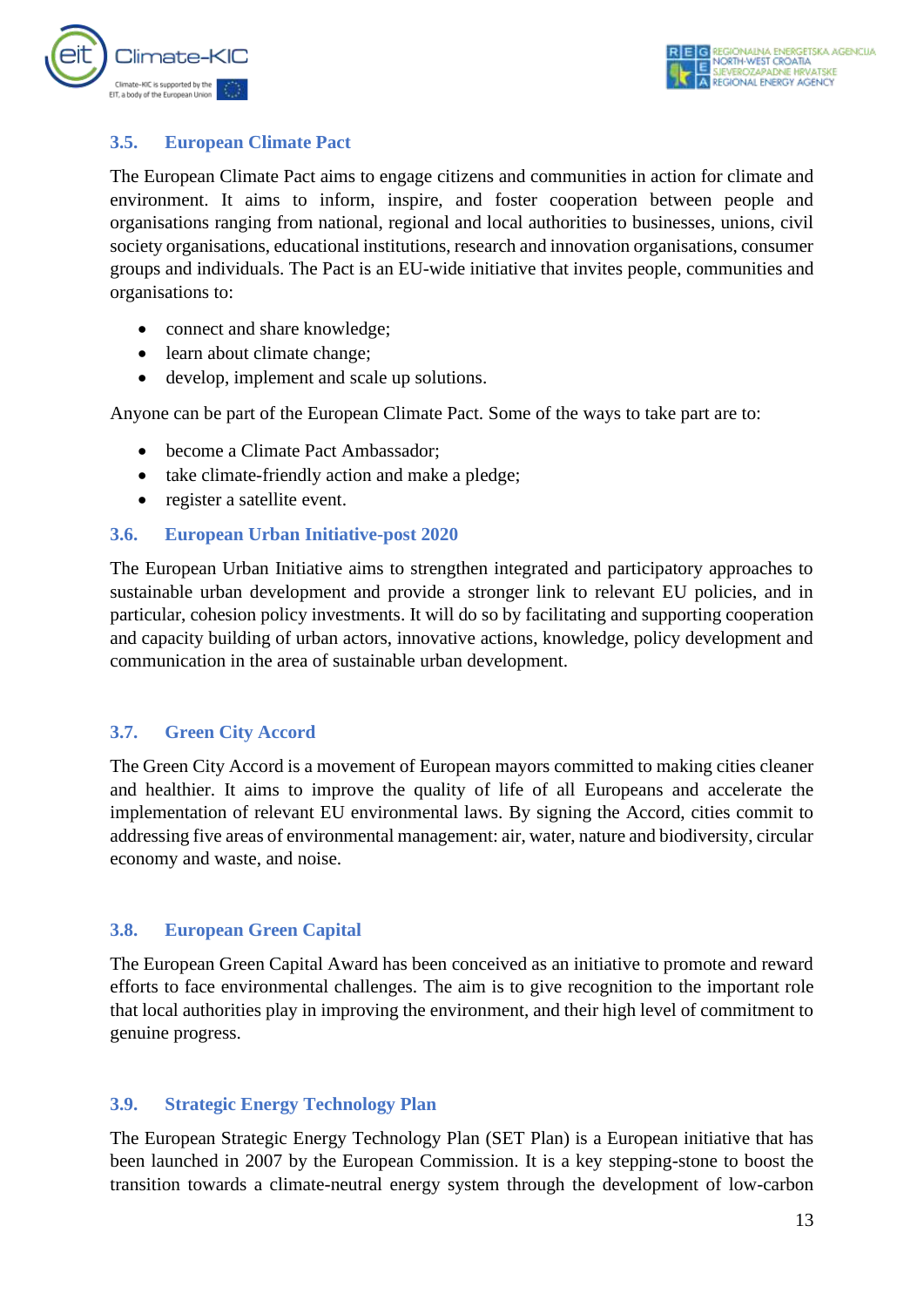



technologies in a fast and cost-competitive way. The goal of the SET Plan is to help promote cooperation among EU countries, companies, and research institutions, and in so doing also deliver on the key objectives of the energy union.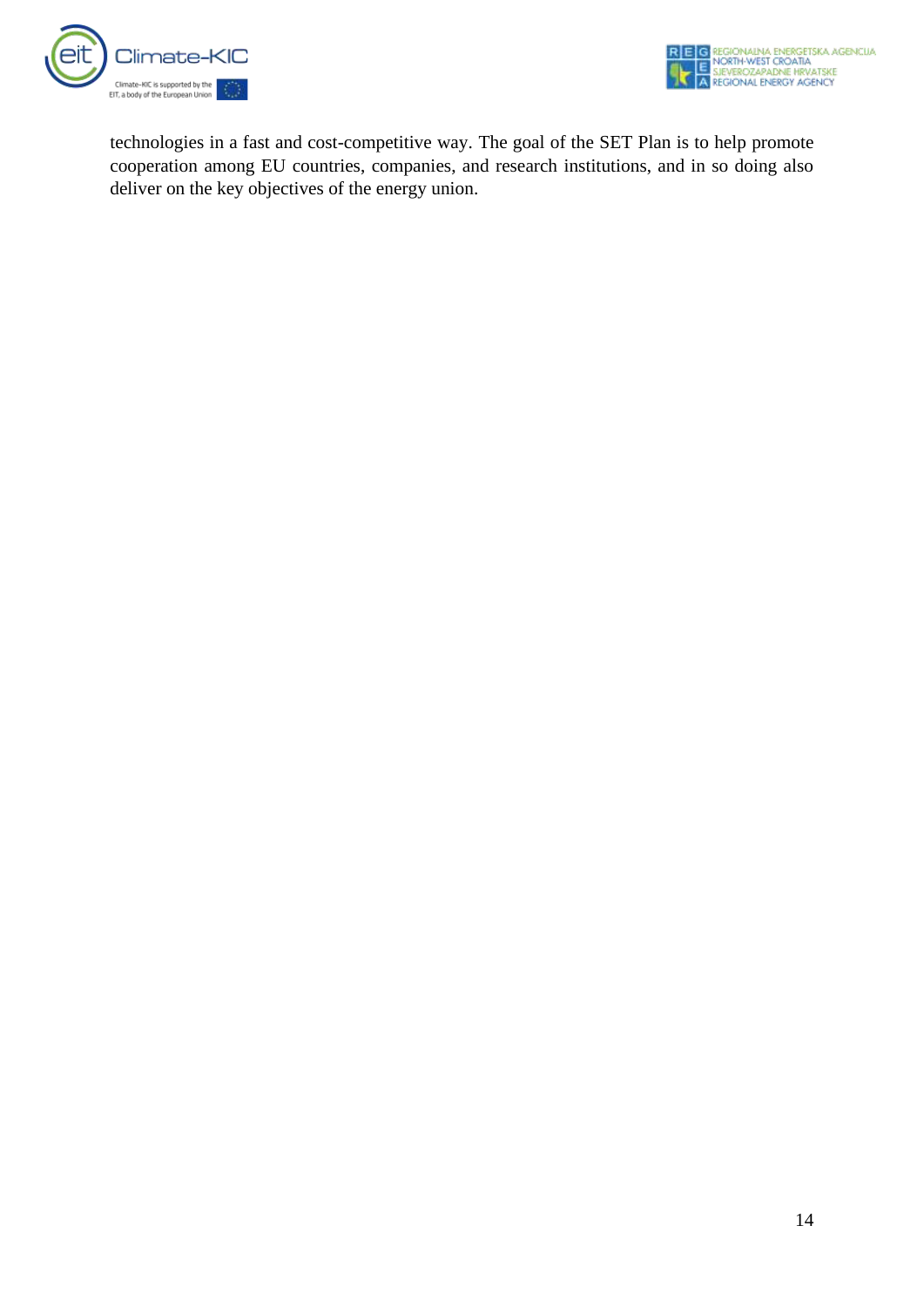

#### <span id="page-15-0"></span>**3.10. EIP-SCC**

The Smart Cities Marketplace is an initiative supported by the European Commission that brings together cities, industry, small business (SMEs), banks, research, and others. It aims to improve urban life through more sustainable integrated solutions and addresses city-specific challenges from different policy areas such as energy, mobility and transport, and ICT. It builds on the engagement of the public, industry, and other interested groups to develop innovative solutions and participate in city governance.

#### <span id="page-15-1"></span>**3.11. CIVITAS**

CIVITAS is a network of cities for cities dedicated to cleaner, better transport in Europe and beyond. Since it was launched by the European Commission in 2002, the CIVITAS Initiative has tested and implemented over 800 measures and urban transport solutions as part of demonstration projects in more than 80 Living Lab cities Europe-wide. The knowledge garnered through these practical experiences is complemented, and supported, by a number of research and innovation projects also run under CIVITAS. These research projects look at ways of building a more resource-efficient and competitive transport system in Europe.

#### <span id="page-15-2"></span>**3.12. 100 Resilient Cities /C40 cities climate leadership group**

100 Resilient Cities is dedicated to helping cities around the world become more resilient to the physical, social, and economic challenges that are a growing part of the 21st century. It supports the adoption and incorporation of a view of resilience that includes earthquakes, fires, floods, etc. and the stressors that weaken the fabric of a city on a day to day or cyclical basis.

C40 is a network of the world's megacities taking action to address climate change. C40 supports cities to collaborate effectively, share knowledge and drive meaningful, measurable, and sustainable action on climate change.

To ensure the development of robust climate change and resilience plans, the two networks announced a partnership. The collaboration will leverage resources and facilitate cooperation between the two groups, along with member cities.

#### <span id="page-15-3"></span>**3.13. EU Energy Poverty Observatory**

The EU Energy Poverty Observatory (EPOV) is a relatively new initiative by the European Commission to help Member States in their efforts to combat energy poverty. It exists to improve the measuring, monitoring and sharing of knowledge and best practice on energy poverty.

#### <span id="page-15-4"></span>**3.14. Urban Agenda for the EU**

The Urban Agenda for the EU is an innovative urban policy initiative, which has put multilevel governance into action. It has enabled cities, Member States, the European Commission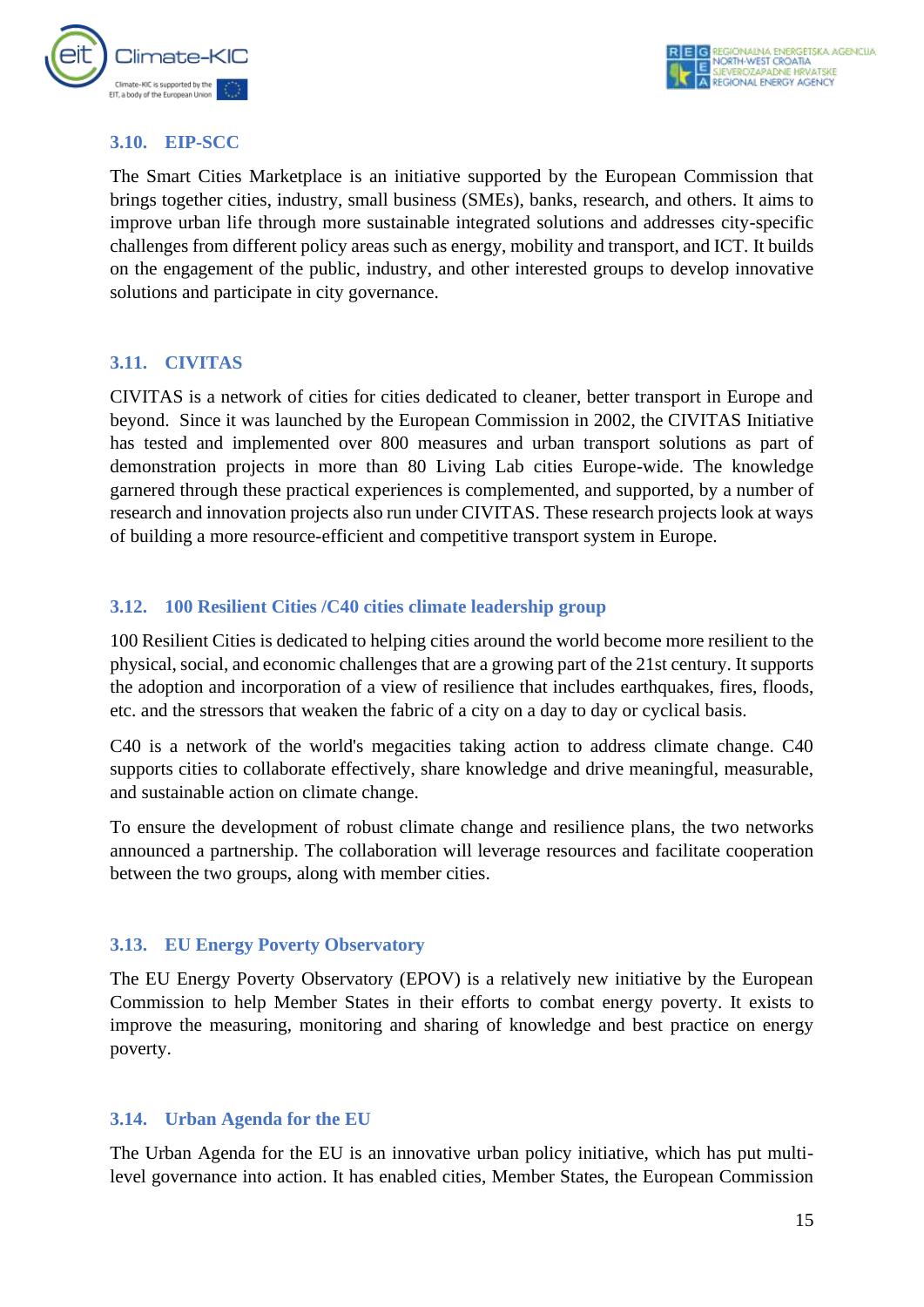

and other key stakeholders to come together to jointly tackle pressing urban matters and deliver concrete outputs for the benefit of EU citizens.

#### <span id="page-16-0"></span>**3.15. Hazards and risks of climate change impacts**

Due to Climate Change, frequencies of extreme weather events such as floods, droughts and heat waves are expected to increase in the future. The JRC works on predicting and making impact assessments of such events.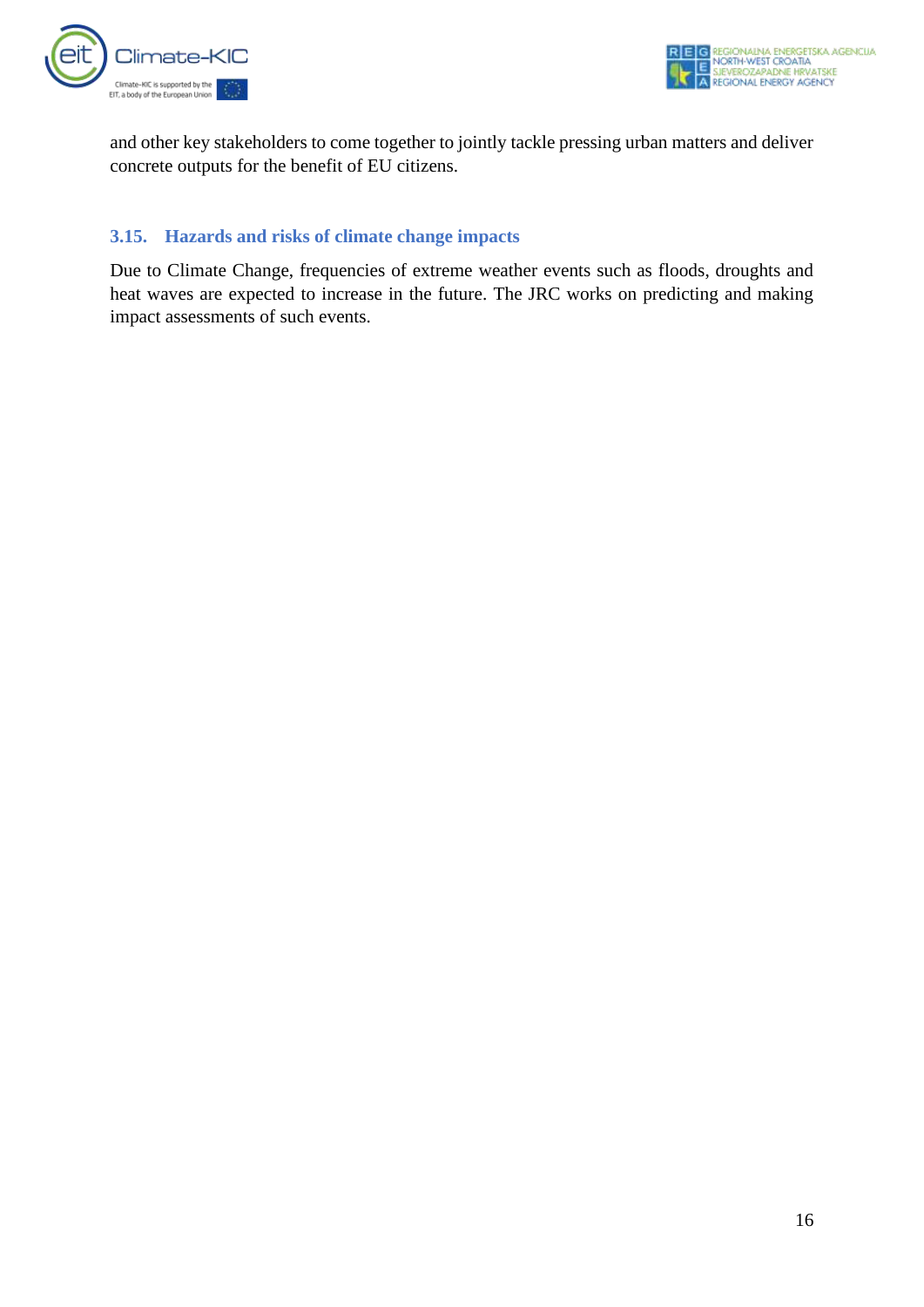

## <span id="page-17-0"></span>**4. The positioning of Energy agencies within Europe**

Energy Agencies have multiple roles in the energy market - as project developers, aggregators, and facilitators for public authorities and therefore are in a unique position to support energy investments in their regions and cities. They also have a crucial role in raising awareness in the general public on related issues as well as helping the private sector to enter the energy market.

#### <span id="page-17-1"></span>**4.1. Role of Energy agencies within the EU framework**

When the IEE released the first call for proposals for Energy Agencies it was because there was a great number of authorities in the need for services that Energy Agencies provide at the local level. The primary reason for setting up Energy Agencies relates to their local added value, that can be divided into 3 categories:

- 1. Provision of information/advice to energy users;
- 2. Assistance/policy advice to public authorities;
- 3. Market facilitation.

Energy Agencies established with EU support or which participate in EU projects are contractually obliged to spread information about EU energy policies to decision-makers and stakeholders at local and regional levels who are affected by European policy. This includes public authorities, businesses and households. By disseminating such information, Energy Agencies support the implementation of EU policies related to sustainable energy, help local communities to benefit from those policies, and influence both the development and implementation of related local energy policies.

Agencies pass on information from across the EU to local businesses and provide advice to both the private and public sector with the help of international experts through workshops, training courses, business trips, and study tours. Agencies also promote best practices in their regions using knowledge and case study examples which they have obtained by networking with other agencies across the EU.

EU energy policies are embodied in a combination of official communications, white and green papers, action plans and legislation, only some of which are legally binding. Energy Agencies which are regularly provided with up to date information about EU initiatives, policies and legislation can offer a local source of expertise on EU energy policies and their implementation, which they can interpret for local policy makers and other local decision-makers in their language and a local context.

From the aspect of market positioning, Energy Agencies work in three main fields:

- development of projects for cities/municipalities (financing through public budgets);
- EU collaboration and projects;
- independently performed activities on the free market- development of projects/studies for private investors.

Moreover, on 13 October 2015, a signing ceremony was organised for Energy Agencies to commit to supporting local authorities in developing and implementing Sustainable Energy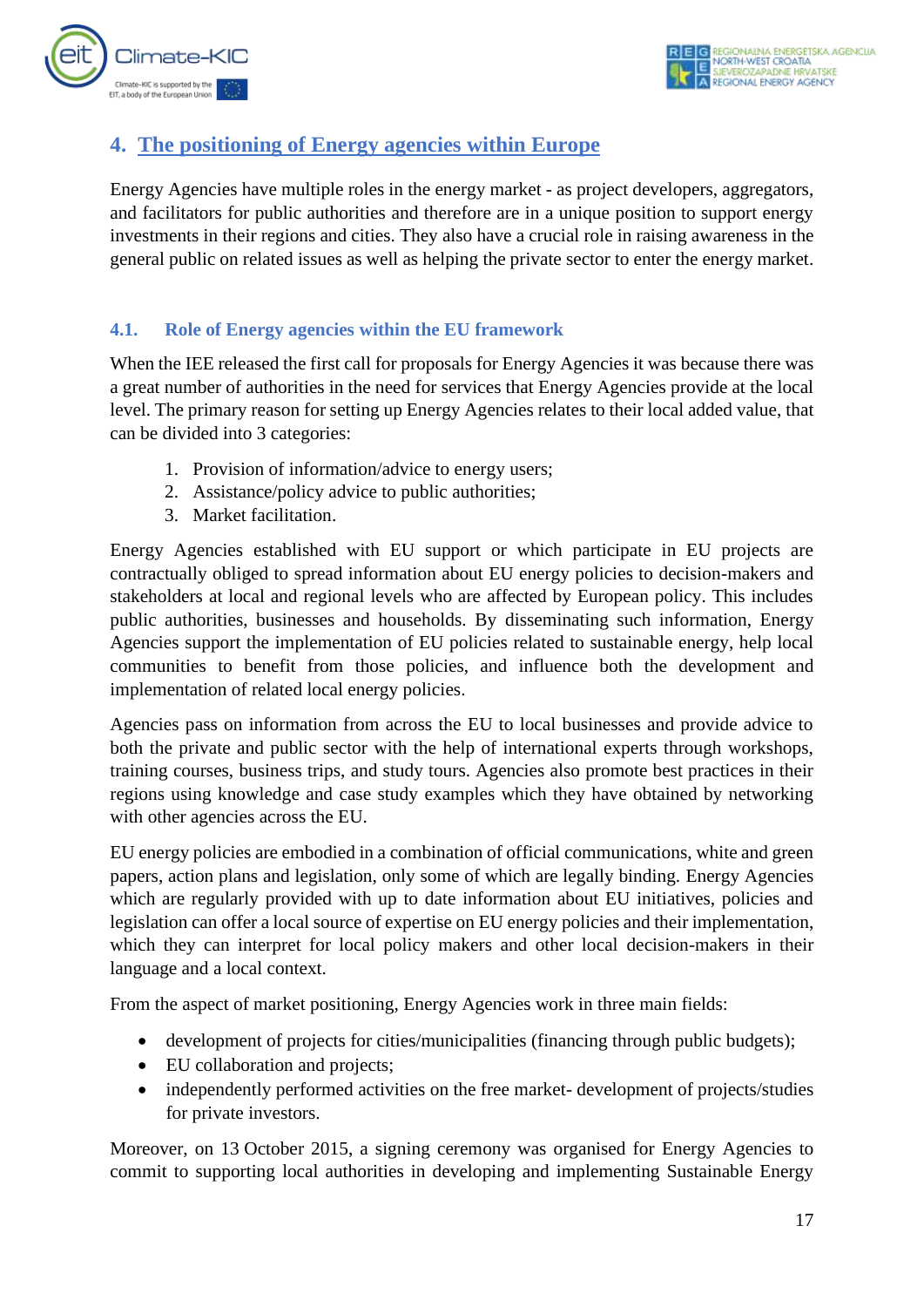



Action Plans. This was a recognition of a key role that Energy Agencies play in helping municipalities reach their Covenant of Mayors goals.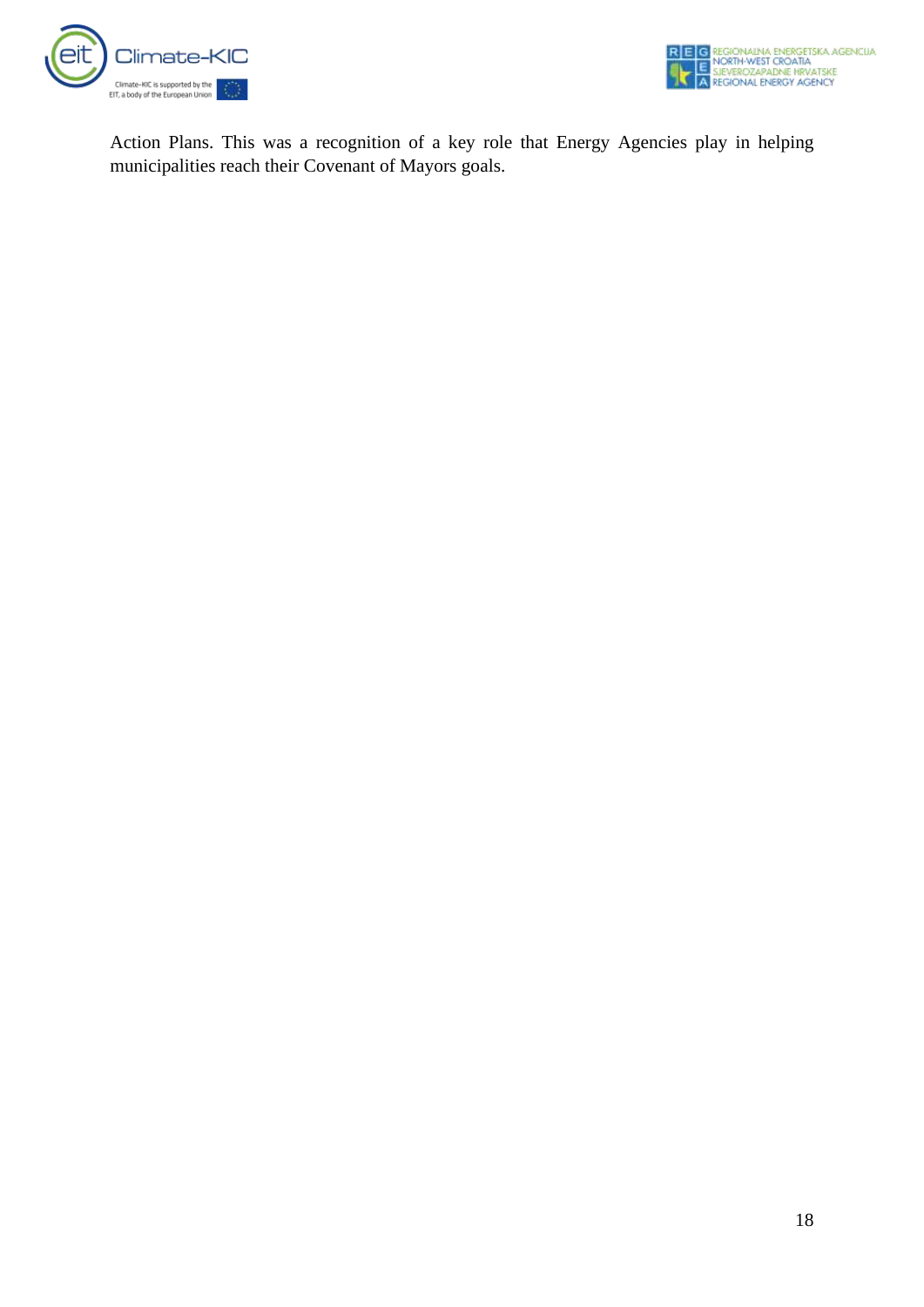

## <span id="page-19-0"></span>**5. Key stakeholders**

This chapter provides an analysis of key stakeholders that may influence the Energy Agencies according to their levels of participation in the project, interest, and influence as well as how they will be involved and how it will be communicated with them. They will also be identified through a form of connection with Energy Agencies - partners, clients, competition, or a combination of the categories. A detailed list of stakeholders can be seen in Annex 1: List of stakeholders.

#### <span id="page-19-1"></span>**5.1. Energy and Environment ministries (and other related ministries)**

Energy agencies work with Energy and Environment ministries in the means of collaboration or consulting. As the ministries have the highest impact and are the most relevant in the means of decision making, there is a high need for successful collaboration. Ministries could be the key stakeholders to help the development of Climate Energy agencies (CEA) that will implement EU Climate Directives. Barriers in the collaboration could be lack of interest, not seeing the potential and the need for Climate Energy agencies, differing priorities, low level of ambition and resistance to change and bureaucratic.

#### <span id="page-19-2"></span>**5.2. Regulators/ utilities**

Energy agencies would collaborate with regulators/utilities in the development of Climate Energy agencies and setting regulatory basis. Furthermore, currently Energy agencies, and in future Climate Energy agencies would consult regulators/utilities do develop the market and promote RES. As the regulators/utilities have medium to high impact on the work of Climate Energy agencies, their collaboration is needed. Barriers in the collaboration would be lack of interest from the regulators/utilities and their lack of understanding why Climate Energy agencies are needed. Some more specific barriers would also be that the regulators are working with large scale national programs and are not too interested in the smaller projects of Climate Energy agencies, they possess the monopoly for selling the electricity and would not want to help the creation of new companies that would endanger them and are not willing to change, etc.

#### <span id="page-19-3"></span>**5.3. Public authorities (regional and local level)**

Public authorities are one of the most relevant stakeholders for the establishment of Climate Energy agencies. In the same way, as the Public authorities were the ones who needed to express their need for Energy Agencies, now they need to be informed why there is a strong need to upgrade Energy Agencies to Climate Energy Agencies, thus they have medium to high impact on the project. In the means of work, Public Authorities would have to support the creation of such Agencies, and at the same time continue sharing their needs with the Agencies, just this time from a wider perspective, working with CEA to promote RES and regulate tariffs to ensure that RES installation is rewarded, to promote energy transition and climate change adaptation of local communities at policy and regulatory level. Barriers in engaging public authorities are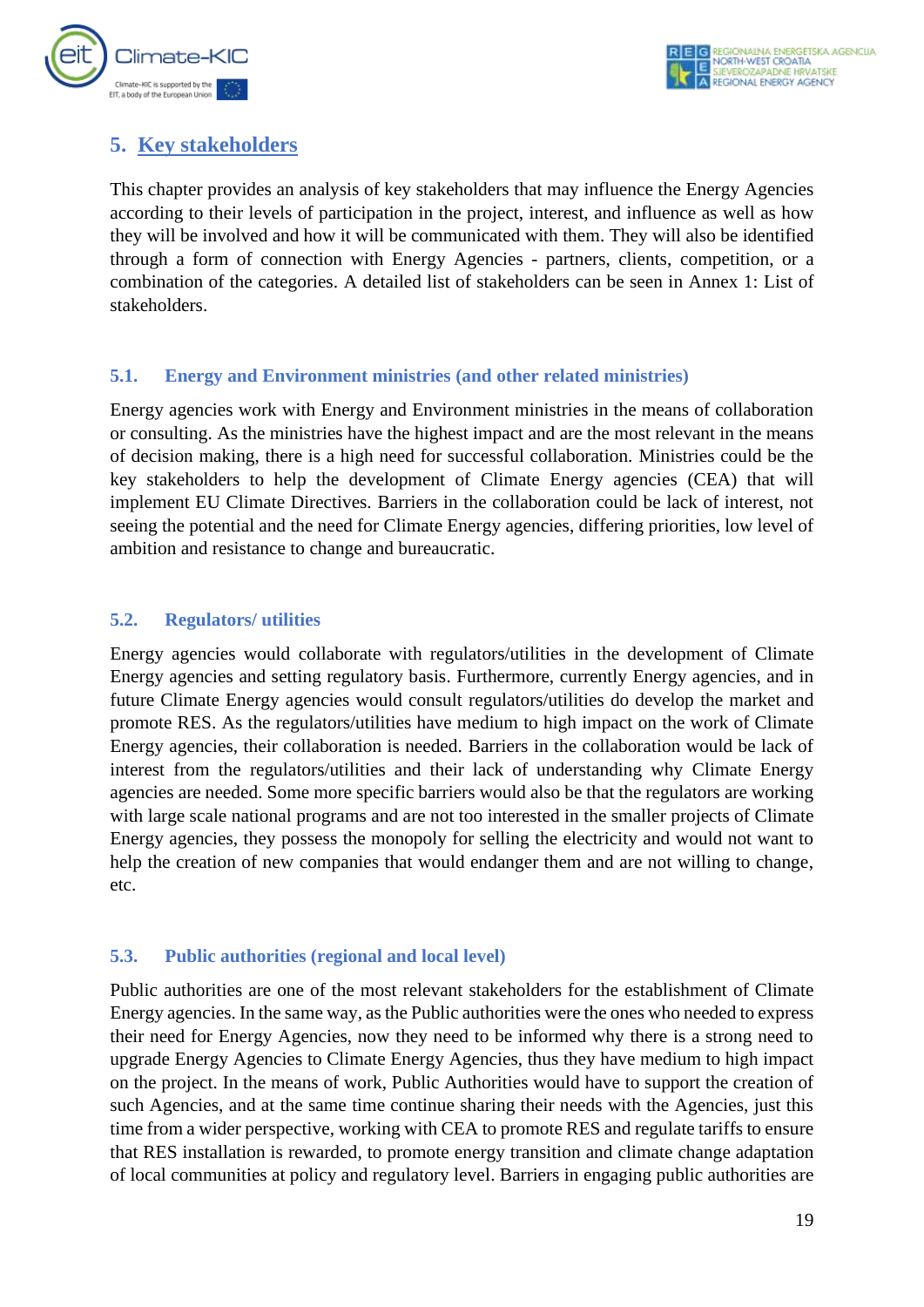

lack of interest/knowledge and capacity for cooperation, differing priorities, low level of ambition and resistance to change and bureaucratic.

#### <span id="page-20-0"></span>**5.4. Energy agencies (competition/partners)**

Energy agencies are the ones who need to be empowered and collaborated with. Although their impact on the upgrade to CEA is medium since they will have to adjust to the climate needs, it is extremely important to be a support to them in the journey to evolve to Climate Agencies. Barriers to their cooperation would be lack of interest, not seeing the reason to evolve into a Climate Agency and lack of resources to evolve into CA.

#### <span id="page-20-1"></span>**5.5. Private companies (competition/clients/partners)**

Some private companies are important for the implementation of climate adaptation measures and for climate change projects to be successful. As it is important to establish good cooperation with them, their impact on the upgrade to CEA is medium. The barriers for the cooperation are lack of interest of the private companies, their unwillingness to start a partnership and to share their needs and possibilities for cooperation, lack of knowledge and capacity for cooperation.

#### <span id="page-20-2"></span>**5.6. Associations (partners)**

Similar as private companies, Associations are also important for the implementation of the climate adaptation measures and for climate change projects to be successful, ensuring a good cooperation with them is also important, although their impact varies with their market power and can go from low to high. The barriers to cooperation are lack of knowledge and capacity for cooperation.

#### <span id="page-20-3"></span>**5.7. Academia (partners/competition)**

Academia is striving to be the first to bring change. As such, Academia can be a partner on certain projects, but also a competition. Depending on their influence on the market, Academia could have little to high influence on the establishment of CEA. The barriers to engaging them are lack of interest/knowledge and capacity for cooperation.

#### <span id="page-20-4"></span>**5.8. Other (partners)**

Other stakeholders that will be engaged are media, commercial institutions, general public and NGOs. Their key interests would be sharing the news about the newly established CEA and their work, but also developing projects and funding mechanisms for certain projects.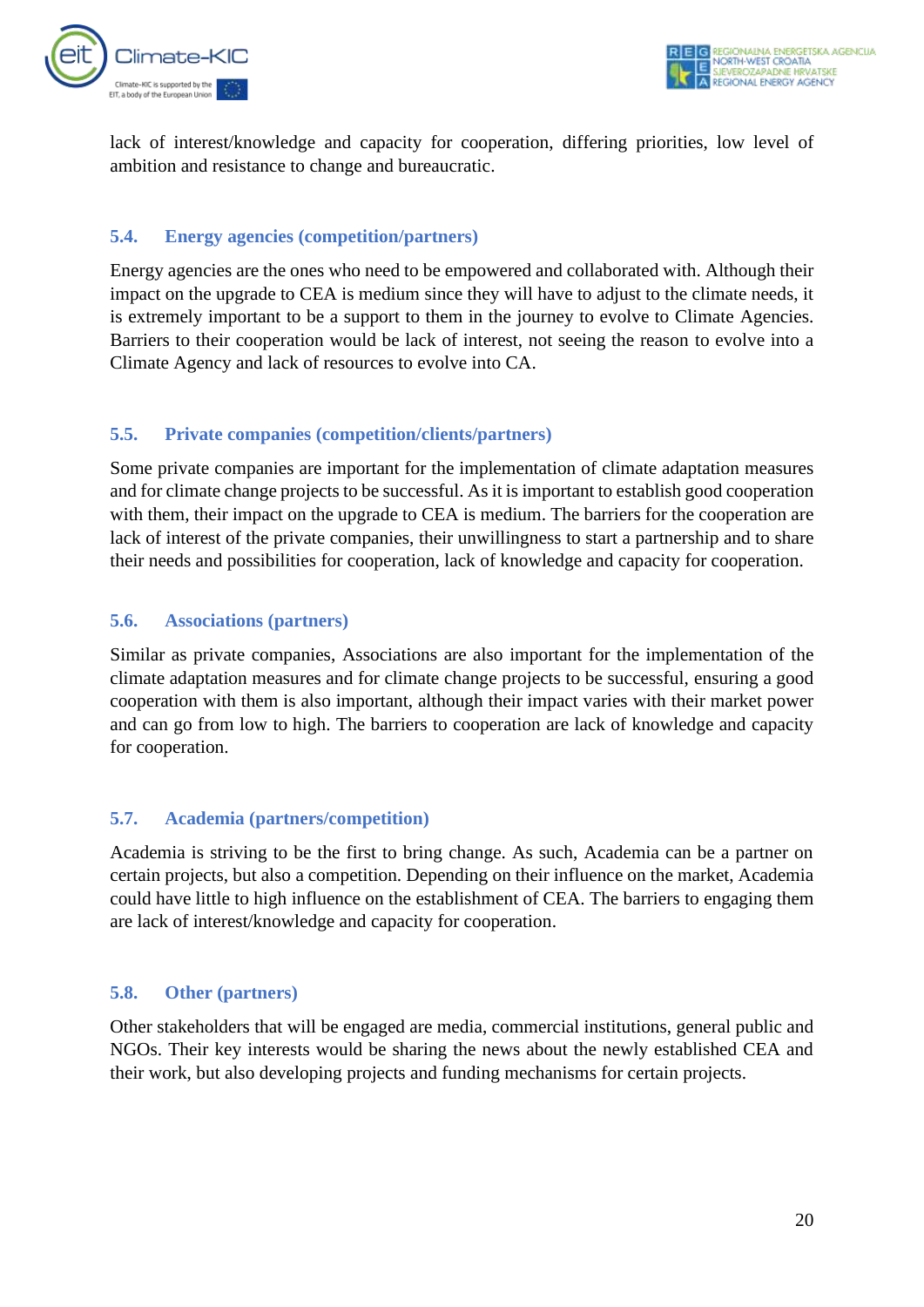

### <span id="page-21-0"></span>**6. Assessment of future trends**

The global climate is changing, and this change is apparent across a wide range of observations and is related to many different sectors (with a focus on energy, transport, buildings, and infrastructure). When looking at all the directives and action plans issued by the European Commission, it is clear that the path of the EU policies is increasingly focusing on not only climate change mitigation but also adaptation. Evidence for that is the plan for Governance regulation and establishment of NECPs, and the Risk Preparedness plan, the initiative that aims to put in place appropriate tools to prevent, prepare and manage electricity crises.

An even stronger indicator that only actions on renewable energy implementation and energy savings will not be enough in the future is the 2050 Long-term strategy. The first point covered by the Strategy is the total greenhouse gas emission reduction and enhancements of removal by sinks, followed by emission reductions and enhancements of removals in individual sectors. While studying the Directives, it can be seen that measures for climate change mitigation and adaption are recently found in all the directives focusing on human impact on the earth in all possible ways, starting from biodiversity, buildings, ecosystem, transport, water management etc. Finally, the most important initiative, the European Green Deal, which all the Energy agencies will surely follow, provides an action plan to boost the efficient use of resources by moving to a clean, circular economy, restore biodiversity and cut pollution.

The EU has already begun the inclusive fight against the climate change which can, among others, be seen in the switch in the names and rules of writing plans, such as switching the Sustainable Energy Action Plans (SEAPs) into Sustainable Energy and Climate Action Plan (SECAP) and introducing the National energy and climate plans (NECPs), etc. To support the fight financially, in September 2020 EU opened a Horizon 2020 European Green Deal Call, that will give out 1 Billion EUR for research and innovation to boost the EU's green recovery, i.e. respond to the climate crisis, provide more protection to Europe's biodiversity and habitats under threat, and accelerate a sustainable recovery.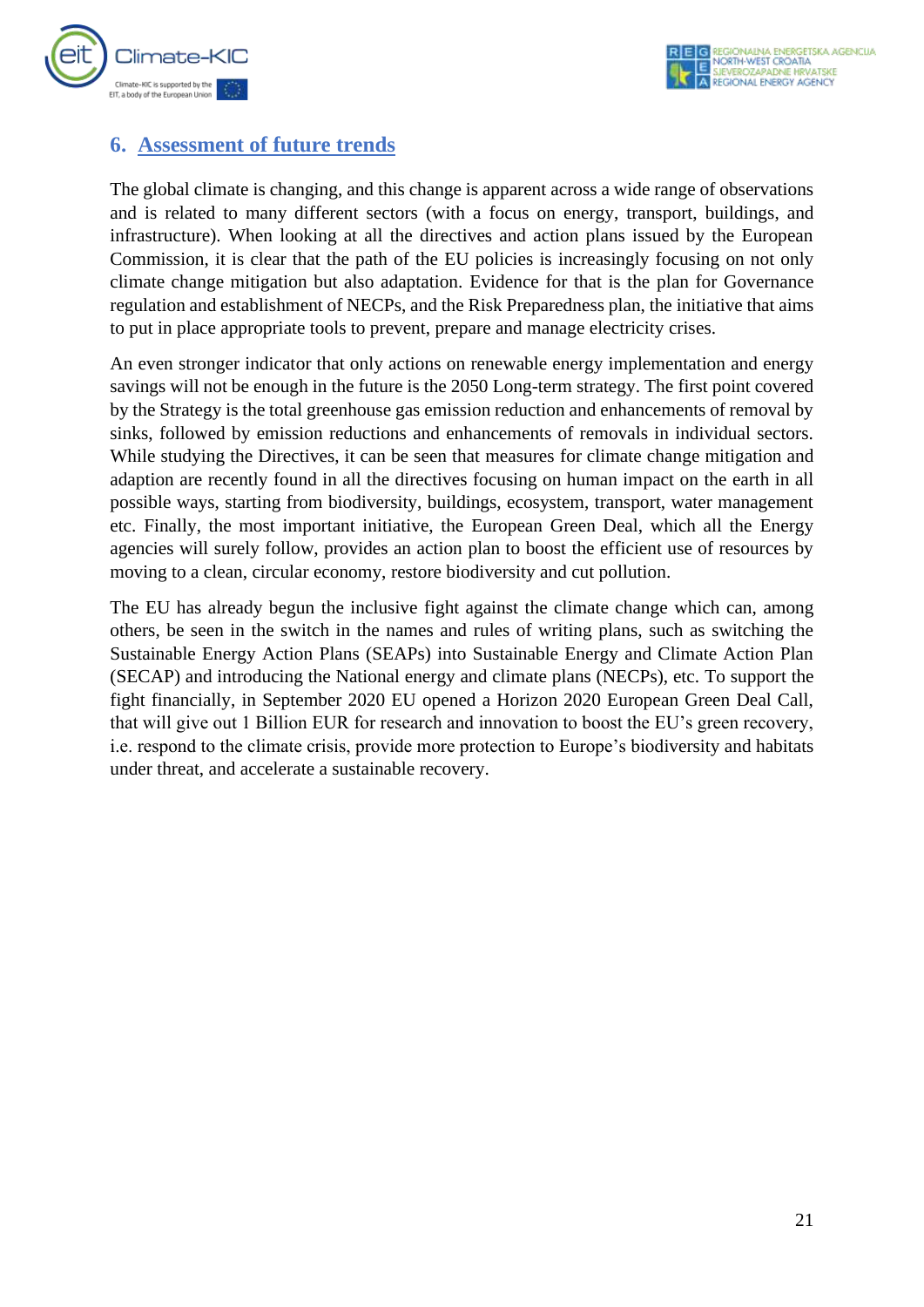

## <span id="page-22-0"></span>**7. Conclusion and final remarks**

With releasing the European Green Deal in September 2020 the EU proposed highly ambitions actions across all sectors that will enable the EU to move towards a climate-neutral economy. This will be a challenging time for cities as they will have to adapt to new strategies and implement new, more ambitious measures. The Transform4Climate wants to develop a capacity-building program to empower cities through the work of their Energy Agencies, to achieve the necessary steps in their path towards decarbonisation.

The purpose of this document was to review and analyse the EU legislative framework for energy and climate to highlight the conditions that the Energy Agencies are operating within. Thus, the document gives a broad overview of the energy and climate directives, strategies, targets, and initiatives. The overview made it clear that the path of the EU policies is increasingly focusing on not only climate change mitigation but also adaptation.

Furthermore, the role of the Energy Agencies within the EU framework was analysed. Energy Agencies established with EU support or which participate in EU projects are contractually obliged to spread information about EU energy policies to decision-makers and stakeholders at local and regional levels who are affected by European policy. This includes public authorities, businesses and households.

Finally, to finish the analysis, a list of stakeholders that will have an impact on the establishment of the Climate Energy Agencies was presented with a short overview of each group of stakeholders. Stakeholders were divided into national authorities, regulators/utilities, local authorities, Energy Agencies, Academia, Companies, etc. After reviewing each of the stakeholders, it is clear that all of the stakeholders have a degree of influence, some to greater and other to a lesser extent, on the operation of Energy Agencies and on the creation of Climate Energy Agencies, thus ensuring a good cooperation with all of them is important.

It can be concluded that the EU has already begun the inclusive fight against climate change. To follow the lead of the European Commission and support local authorities, Energy Agencies will have to evolve and incorporate a broader understanding of climate change mitigation and adaptation measures. This will require a capacity building programme for Energy Agencies which is the goal of this project.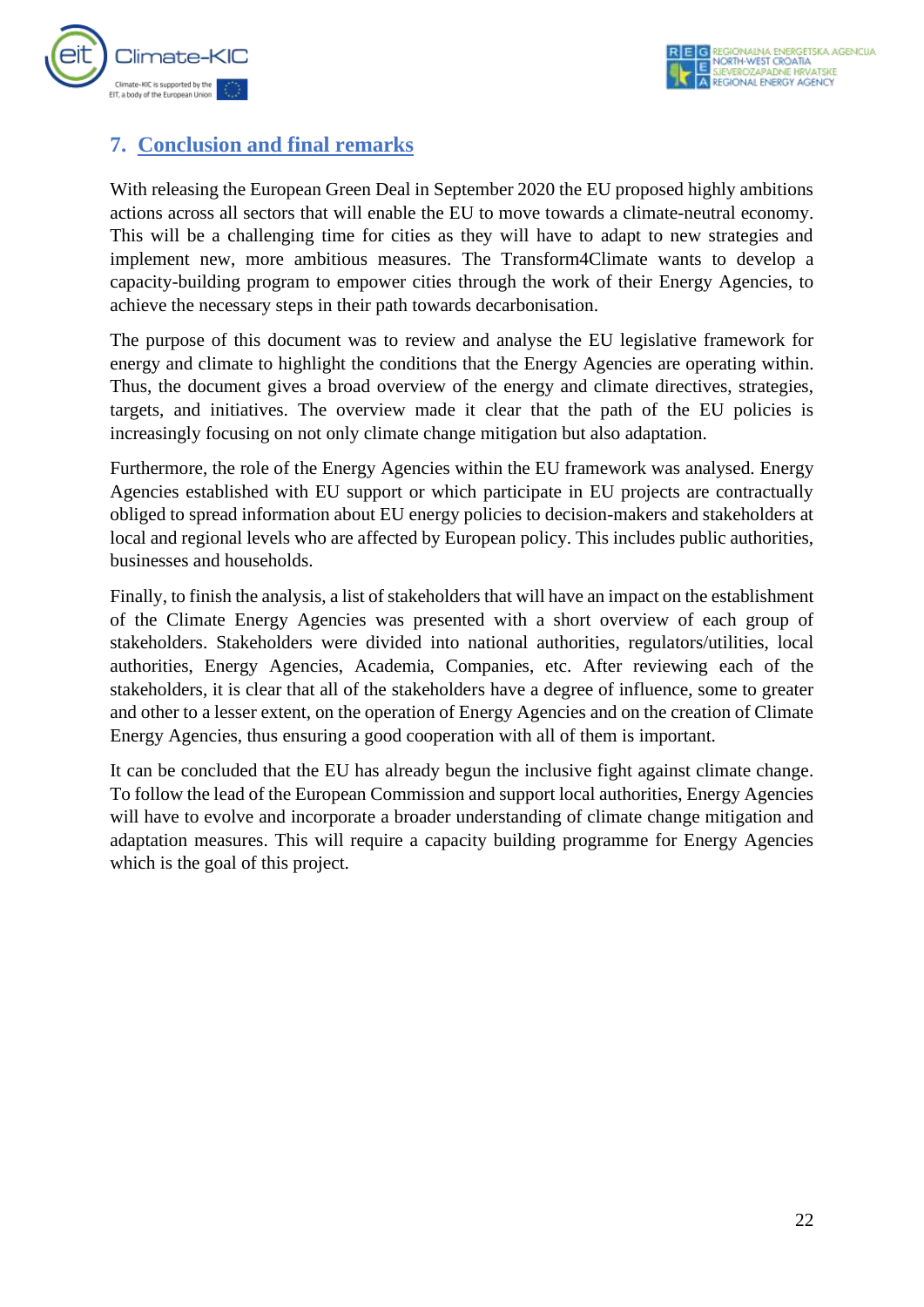

## <span id="page-23-0"></span>**8. Annex 1: List of stakeholders**

*Table 1Energy and Environment ministries*

| Croatia | Ministry of Economy and Sustainable Development                      |
|---------|----------------------------------------------------------------------|
|         | Ministry of Physical Planning, Construction and State Assets         |
|         | Ministry of Regional Development and the EU funds                    |
|         | Ministry of Tourism                                                  |
| Cyprus  | Energy Service, Ministry of Energy, Commerce and Industry            |
|         | Department of Environment                                            |
|         | Town Planning and Housing Department                                 |
|         | <b>Water Development Department</b>                                  |
|         | Civil Defence                                                        |
|         | Ministry of Education                                                |
|         | Department of antiquities                                            |
|         | <b>Public Works Department</b>                                       |
| Italy   | Italian Ministry of Economical Development (MISE)                    |
|         | Italian Ministry of the Environment and Sea and Territory Protection |
|         | (MATTM)                                                              |

#### *Table 2Regulators/utilities*

| Croatia | <b>HERA</b> - Croatian Energy Regulatory Agency |
|---------|-------------------------------------------------|
| Cyprus  | <b>Cyprus Energy Regulatory Authority</b>       |
|         | <b>Electricity Authority of Cyprus</b>          |
|         | <b>Distribution System Operator</b>             |
|         | <b>Transmission System Operator</b>             |
| Italy   | Energy services management Society (GSE)        |
|         | Research on the Energy System Society (RSE)     |

#### *Table 3 Public authorities*

| Croatia | Zagreb County               |
|---------|-----------------------------|
|         | Karlovac County             |
|         | Krapina - Zagorje County    |
|         | Dubrovnik - Neretva County  |
|         | Varaždin County             |
|         | Medimurje County            |
|         | Primorsko - Goranska County |
|         | City of Zagreb              |
|         | City of Karlovac            |
|         | Karlovac City               |
|         | City of Zabok               |
|         | Sveta Nedelja City          |
|         | Pregrada City               |
|         | <b>Brdovec City</b>         |
|         | City of Varaždin            |
|         | City of Čakovec             |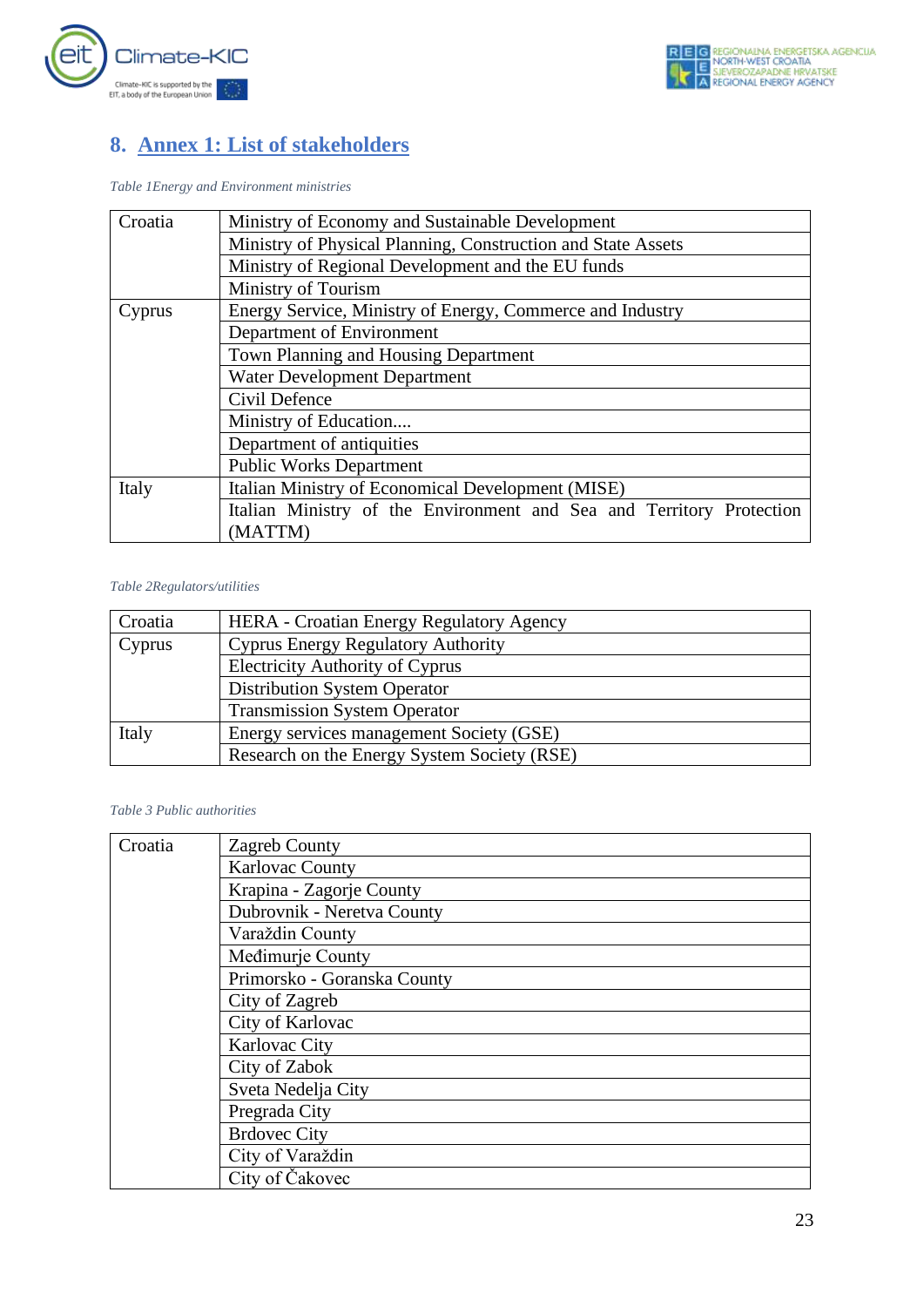

|        | City of Rijeka                                                         |
|--------|------------------------------------------------------------------------|
|        | Dubrovnik City                                                         |
|        | City of Poreč                                                          |
| Cyprus | Union of Cyprus Municipalities                                         |
|        | <b>Union of Cyprus Communities</b>                                     |
|        | All municipalities                                                     |
|        | All communities                                                        |
| Italy  | Liguria Region- Environmental Department                               |
|        | Liguria Region- Economical Development Department - Energy service     |
|        | Metropolitan City of Genoa                                             |
|        | Province of Savona                                                     |
|        | Province of La Spezia                                                  |
|        | Province of Imperia                                                    |
|        | West Liguria Port Authority                                            |
|        | <b>Est Liguria Port Authority</b>                                      |
|        | Public Social Housing Operator for the Province of Genoa (ARTE GENOVA) |
|        | Public Social Housing Operator for the Province of Savona (ARTE        |
|        | SAVONA)                                                                |
|        | Public Social Housing Operator for the Province of La Spezia (ARTE     |
|        | SPEZIA)                                                                |
|        | Public Social Housing Operator for the Province of Imperia (ARTE       |
|        | IMPERIA)                                                               |
|        | Municipality of Genoa                                                  |
|        | Municipality of Savona                                                 |
|        | Municipality of La Spezia                                              |
|        | Municipality of Sanremo                                                |
|        | Municipality of Badalucco                                              |
|        | Municipality of Finale Ligure                                          |
|        | Municipality of Ospedaletti                                            |
|        | Municipality of Alassio                                                |
|        | Municipality of Porto Venere                                           |
|        | Municipality of Montalto Carpasio                                      |
|        | Municipality of Riva Ligure                                            |
|        | Municipality of Quiliano                                               |
|        | Municipality of San Lorenzo al Mare                                    |
|        | Municipality of Balestrino                                             |
|        | Municipality of Bergeggi                                               |
|        | Municipality of Mezzanego                                              |
|        | Municipality of Bolano                                                 |
|        | Municipality of Sarzana                                                |
|        | Municipality of Mendatica                                              |
|        | Municipality of Dolceacqua                                             |
|        | Municipality of Apricale                                               |
|        | Municipality of Bajardo                                                |
|        | Municipality of Diano Arentino                                         |
|        | Municipality of Taggia                                                 |
|        | Municipality of Vallebona                                              |
|        | Municipality of Plodio                                                 |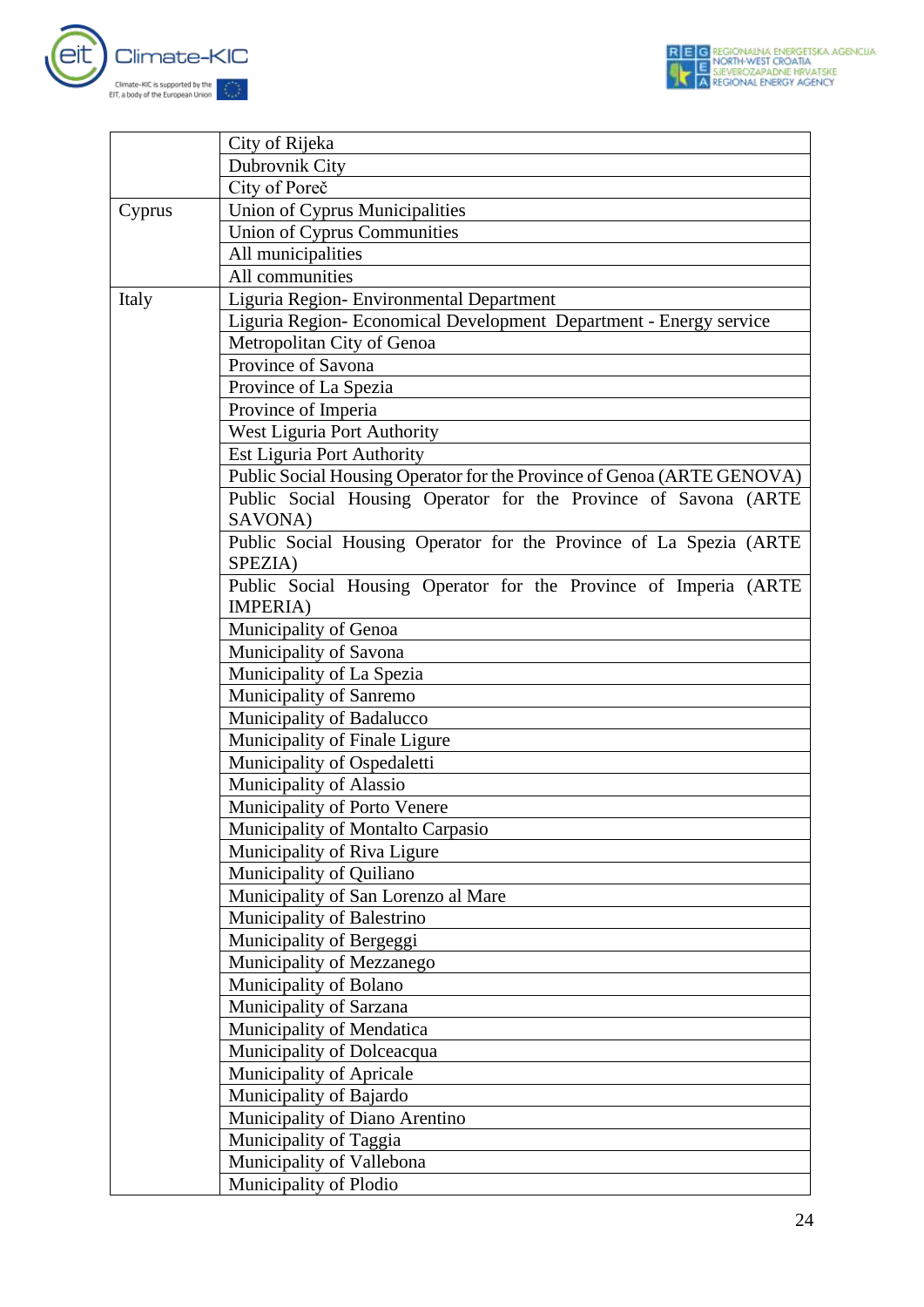

| Municipality of Altare                  |
|-----------------------------------------|
| Municipality of Cosseria                |
| Municipality of Albisola Superiore      |
| Municipality of Borghetto Santo Spirito |
| Municipality of Borgio Verezzi          |
| Municipality of Cairo Montenotte        |
| Municipality of Carcare                 |
| Municipality of Celle Ligure            |
| Municipality of Loano                   |
| Municipality of Millesimo               |
| Municipality of Cengio                  |
| Municipality of Roccavignale            |
| Municipality of Noli                    |
| Municipality of Rialto                  |
| Municipality of Stella                  |
| Municipality of Tovo San Giacomo        |
| Municipality of Vado Ligure             |
| Municipality of Calizzano               |
| Municipality of Murialdo                |
| Municipality of Bardineto               |
| Municipality of Dego                    |
| Municipality of Giusvalla               |
| Municipality of Piana Crixia            |
| Municipality of Bormida                 |
| Municipality of Osiglia                 |
| Municipality of Pallare                 |
| Municipality of Sassello                |
| Municipality of Mioglia                 |
| Municipality of Urbe                    |

#### *Table 4 Private companies*

| Croatia | Croatian chamber of Economy                        |
|---------|----------------------------------------------------|
|         | PARENTIUM d.o.o.                                   |
|         | EKONERG d.o.o.                                     |
|         | Vodoopskrba i odvodnja, d.o.o.                     |
|         | Gradska plinara Zagreb, d.o.o.                     |
|         | HEP d.d.                                           |
|         | HEP Toplinarstvo, d.o.o.                           |
|         | HEP Elektra, d.o.o.                                |
|         | HEP ESCO d.o.o.                                    |
|         | City Housing and Municipal Services Company (GSKG) |
|         | <b>BMD</b>                                         |
|         | Stambeni ZG                                        |
|         | Zagreb zgrade                                      |
|         | Monel                                              |
|         | Rumat                                              |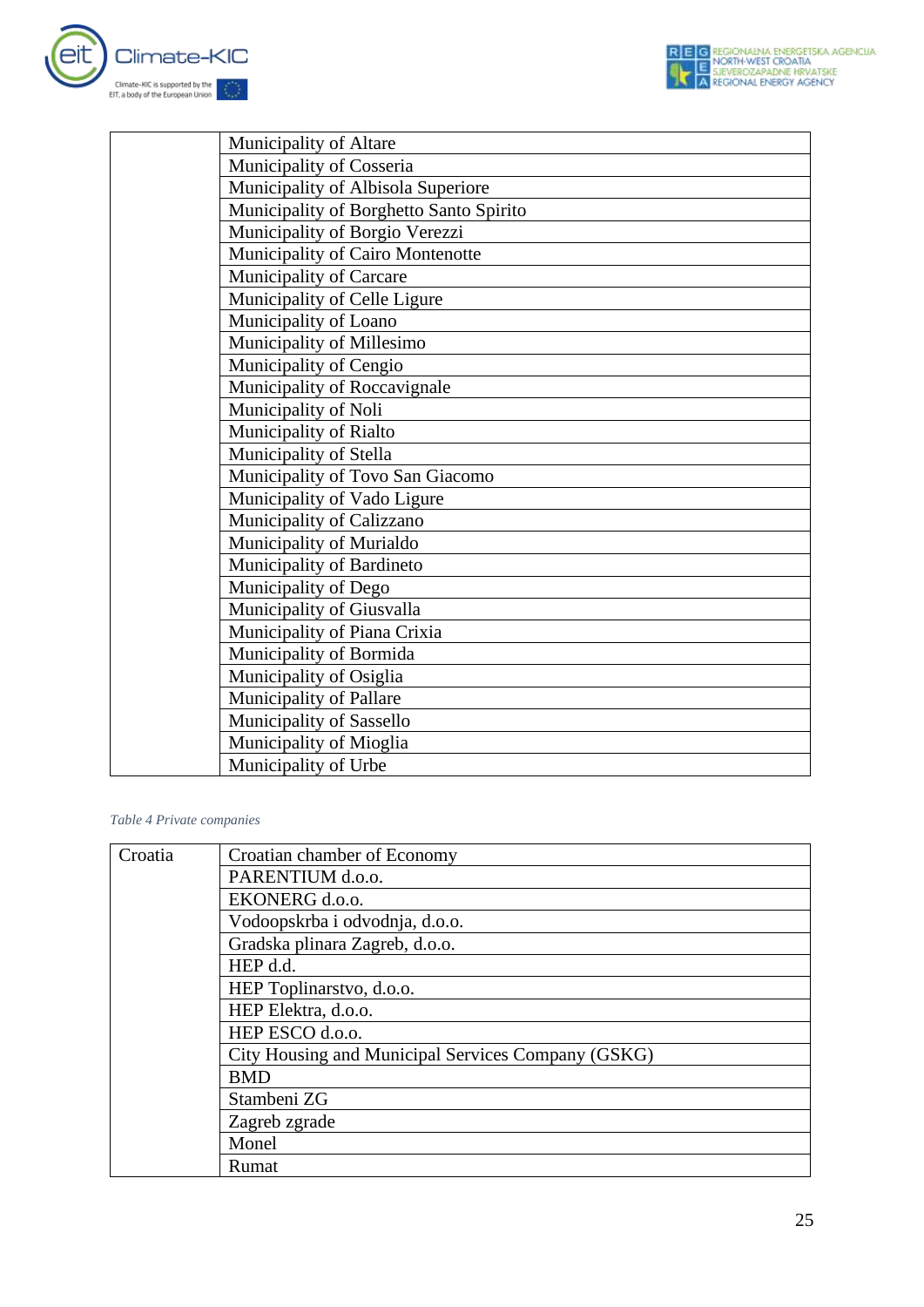



|        | <b>APN</b>                                                |
|--------|-----------------------------------------------------------|
|        | ZET, d.o.o.                                               |
|        | HŽ Infrastruktura, d.o.o.                                 |
|        | HŽ Putnički prijevoz, d.o.o.                              |
|        | Integrirani promet zagrebačkog područja, d.o.o.           |
|        | Zagrebački holding d.o.o.                                 |
|        | Gradsko stambeno komunalno gospodarstvo, d.o.o.           |
|        | Zagrebačke ceste, d.o.o.                                  |
|        | Hrvatske vode                                             |
|        | Zrinjevac, d.o.o.                                         |
|        | Čistoća, d.o.o.                                           |
|        | Zagrebačke otpadne vode, d.o.o.                           |
|        | Rudan d.o.o.                                              |
|        | Cras d.o.o.                                               |
|        | DUBOŠ GRADNJA d.o.o.                                      |
|        | Sense ESCO                                                |
|        | WORK-ING d.o.o Varaždin                                   |
|        | <b>Tvrtka SPACE</b>                                       |
|        | RITEH d.o.o.                                              |
|        | ENERKON d.o.o.                                            |
|        | Veritas ESCO d.o.o.                                       |
|        | Mreža Znanja d.o.o.                                       |
|        | Zagrebački inovacijski centar d.o.o.                      |
| Cyprus | Elliniki Trapeza                                          |
|        | Ethniki Trapeza                                           |
|        | <b>ERGO Energy Cyprus</b>                                 |
|        | T.Timotheou Architects & Associates                       |
|        | Solek Group                                               |
| Italy  | Genoa's Chamber of Commerce                               |
|        | General Confederation of Italian Industry (Confindustria) |

#### *Table 5 Energy agencies*

| Croatia | MENEA - Međimurje Energy Agency               |
|---------|-----------------------------------------------|
|         | REA Kvarner - Regional Energy Agency Kvarner  |
|         | REA Sjever - Regional Energy Agency North     |
|         | <b>IRENA</b> - Istrian Regional Energy Agency |
| Cyprus  | N/A                                           |
| Italy   | Italian network of Energy agencies (RENAEL)   |

#### *Table 6 Associations*

| Croatia | Association Lijepa Naša                                           |
|---------|-------------------------------------------------------------------|
|         | <b>ARGONAUTA Association</b>                                      |
|         | <b>Association Sunce</b>                                          |
|         | Croatian Association of Nature and Environmental Experts (HUSZPO) |
|         | Eco Pan association                                               |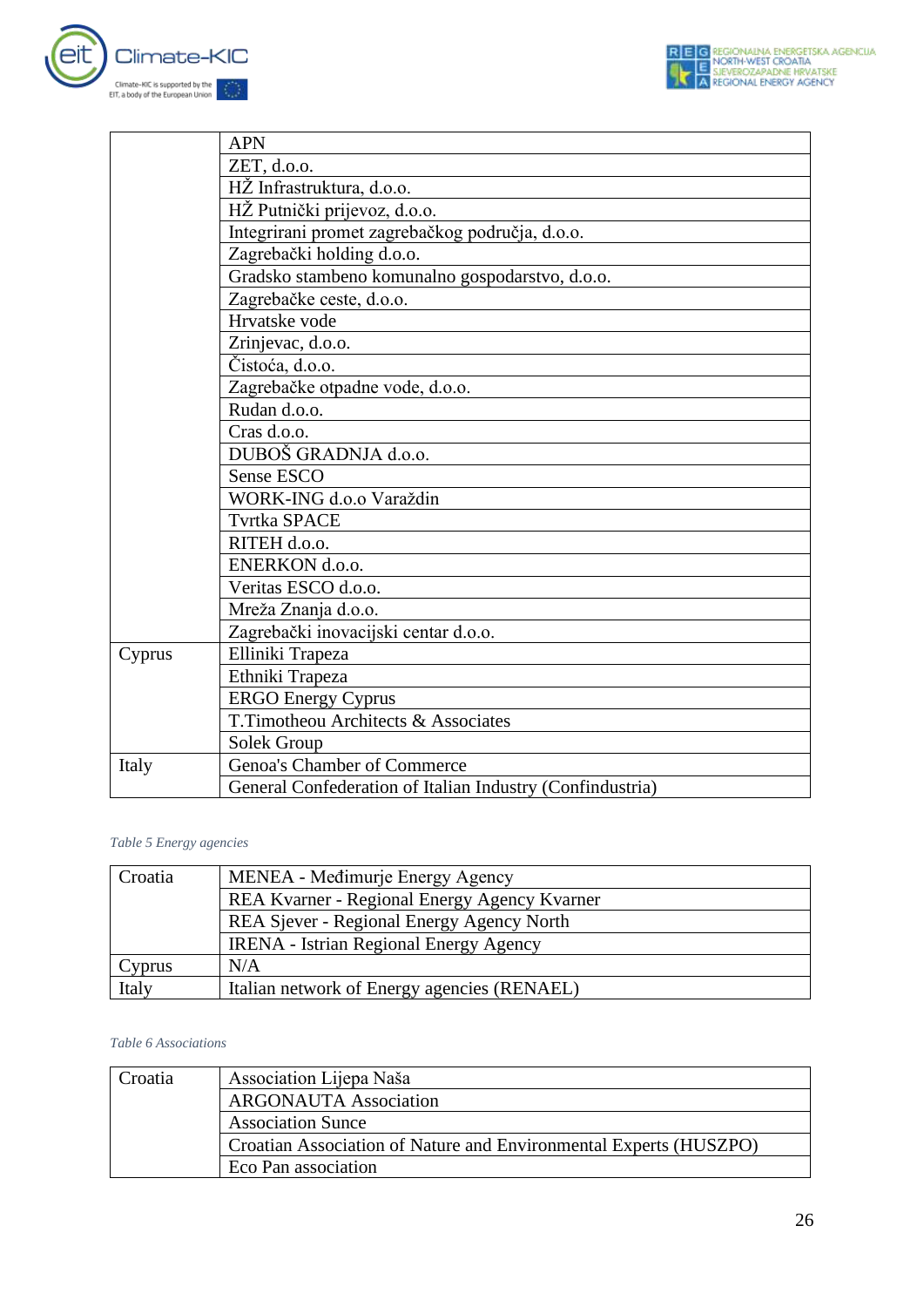



|        | Green Istria                                              |
|--------|-----------------------------------------------------------|
|        | Eko - Zadar                                               |
|        | Green Osijek                                              |
|        | The Environmental Organization «Krka» Knin                |
|        | Association Žmergo                                        |
|        | <b>ZEO Nobilis</b>                                        |
|        | DOOR - Society for Sustainable Development Design         |
|        | CGBC - Croatia Green Building Council                     |
|        | <b>ZEZ</b> - The Green Energy Cooperative                 |
|        | <b>EIT</b> Innoenergy                                     |
|        | <b>EIT</b> Health                                         |
|        | <b>EIT Food</b>                                           |
|        | <b>EIT Raw materials</b>                                  |
|        | <b>EIT Manufacturing</b>                                  |
| Cyprus | <b>Cyprus Association of Renewable Energy Enterprises</b> |
|        | Cyprus Association of Energy Saving Companies (PASEEXE)   |
|        | <b>Cyprus Association of Large Electricity Consumers</b>  |
|        | <b>Cyprus Association of Biogas Producers</b>             |
|        | <b>Cyprus Wind Energy Association</b>                     |
|        | <b>Cyprus Association of Liquid Biofuels</b>              |
|        | <b>Cyprus Union of Solar Thermal Industrialists</b>       |
|        | <b>Association of Electricity Market Participants</b>     |
|        | <b>Cyprus Consumers Association</b>                       |
|        | Cyprus Sustainable Tourism Initiative                     |
|        | Nicosia Development Agency                                |
|        | Cyprus Employers and Industrialists Federation            |
|        | Cyprus Chamber Of Commerce and Industry                   |
|        | Cyprus Scientific and Technical Chamber (ETEK)            |
| Italy  | National Association of Italian Municipalities (ANCI)     |

#### *Table 7 Academia*

| Croatia | University of Zagreb, Faculty of mechanical engineering and naval<br>architecture |
|---------|-----------------------------------------------------------------------------------|
|         | University of Zagreb, Faculty of Civil Engineering                                |
|         | University of Zagreb, Faculty of Electrical Engineering and Computing             |
|         | Univesity of Zagreb, Faculty of Agriculture                                       |
|         | Univesity of Zagreb, Faculty of Foresty                                           |
|         | Univesity of Zagreb, Faculty of Transport and Traffic Sciences                    |
|         | Univesity of Zagreb, Faculty of Science                                           |
|         | Univesity of Zagreb, Faculty of Mining, Geology and Petroleum Engineering         |
| Cyprus  | Cyprus Institute                                                                  |
|         | University of Cyprus                                                              |
|         | <b>Cyprus University of Technology</b>                                            |
|         | <b>Frederick University</b>                                                       |
|         | University of Nicosia                                                             |
|         | KIOS Research and Innovation Centre of Excellence                                 |